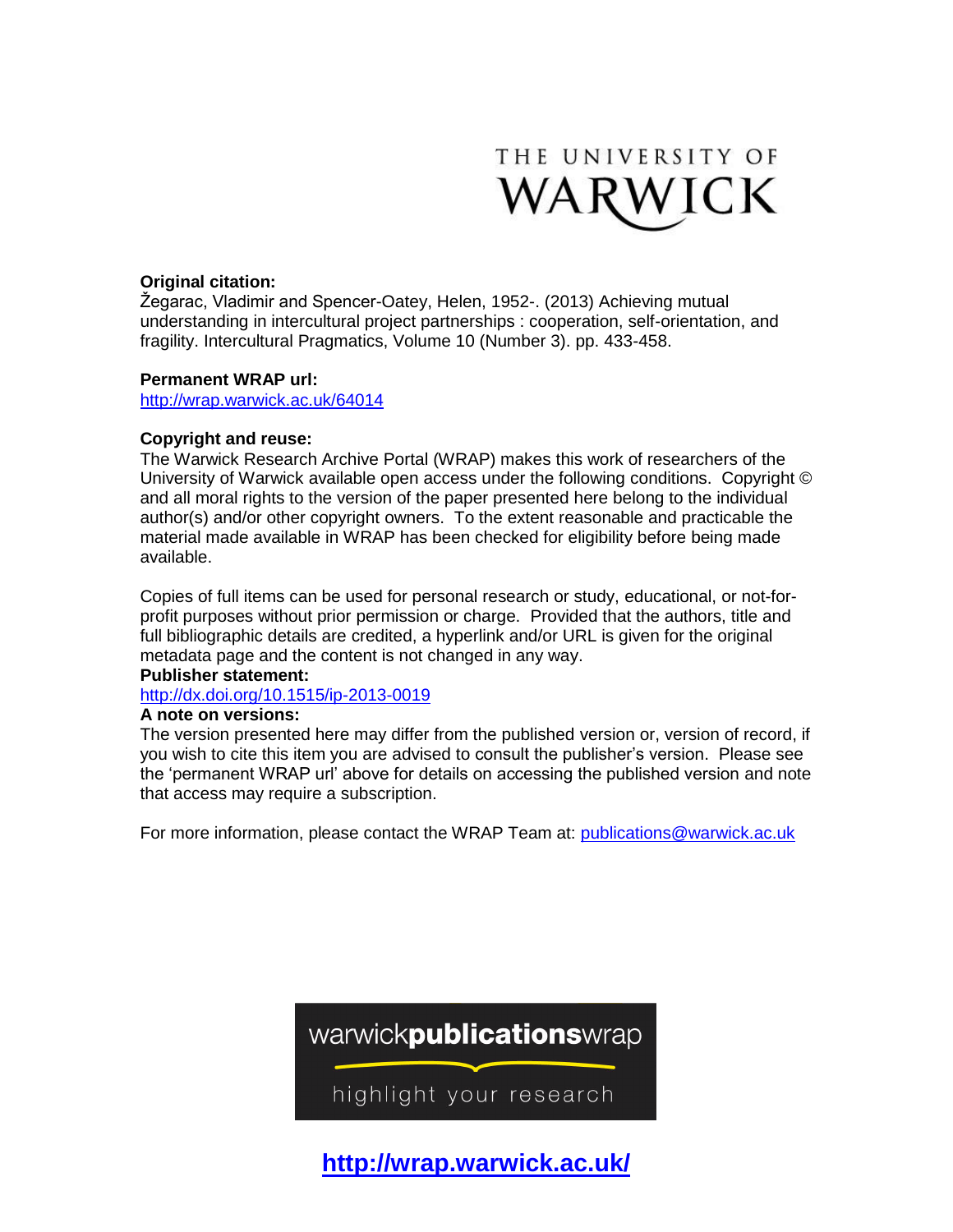# **Achieving Mutual Understanding in Intercultural Project Partnerships:**

#### **Co-operation, self-orientation and fragility**

**Vladimir Zegarac and Helen Spencer-Oatey**

*Intercultural Pragmatics* 10(3): 433–458.

## **Abstract**

Communication depends on co-operation in at least the following way: in order to be successful, communicative behaviour needs to be adjusted to the general world knowledge, abilities and interests of the hearer, and the hearer's success in figuring out the message and responding to it needs to be informed by assumptions about the communicator's informative intentions, personal goals and communicative abilities. In other words, interlocutors co-operate by co-ordinating their actions in order to fulfil their communicative intentions. This minimal assumption about cooperativeness must in one way or another be built into the foundations of any plausible inferential model of human communication. However, the communication process is also influenced to a greater or lesser extent, whether intentionally and consciously or unintentionally and unconsciously, by the participants' orientation towards, or preoccupation with, their own concerns, so their behaviour may easily fall short of being as co-operative as is required for achieving successful communication.

In this paper, we consider in some detail a critical incident from a meeting which took place at the beginning of an intercultural project partnership and we argue that such communication situations are 'fragile' in that they can put pressure on the participants to be more self-oriented (i.e. self centred) and, therefore, less co-operative. We explore the reasons for this and propose that affective factors including face play a key role. We end by considering the theoretical implications of our study for future research.

Key words: Co-operation; Self-centredness; Fragility; Common ground; Face.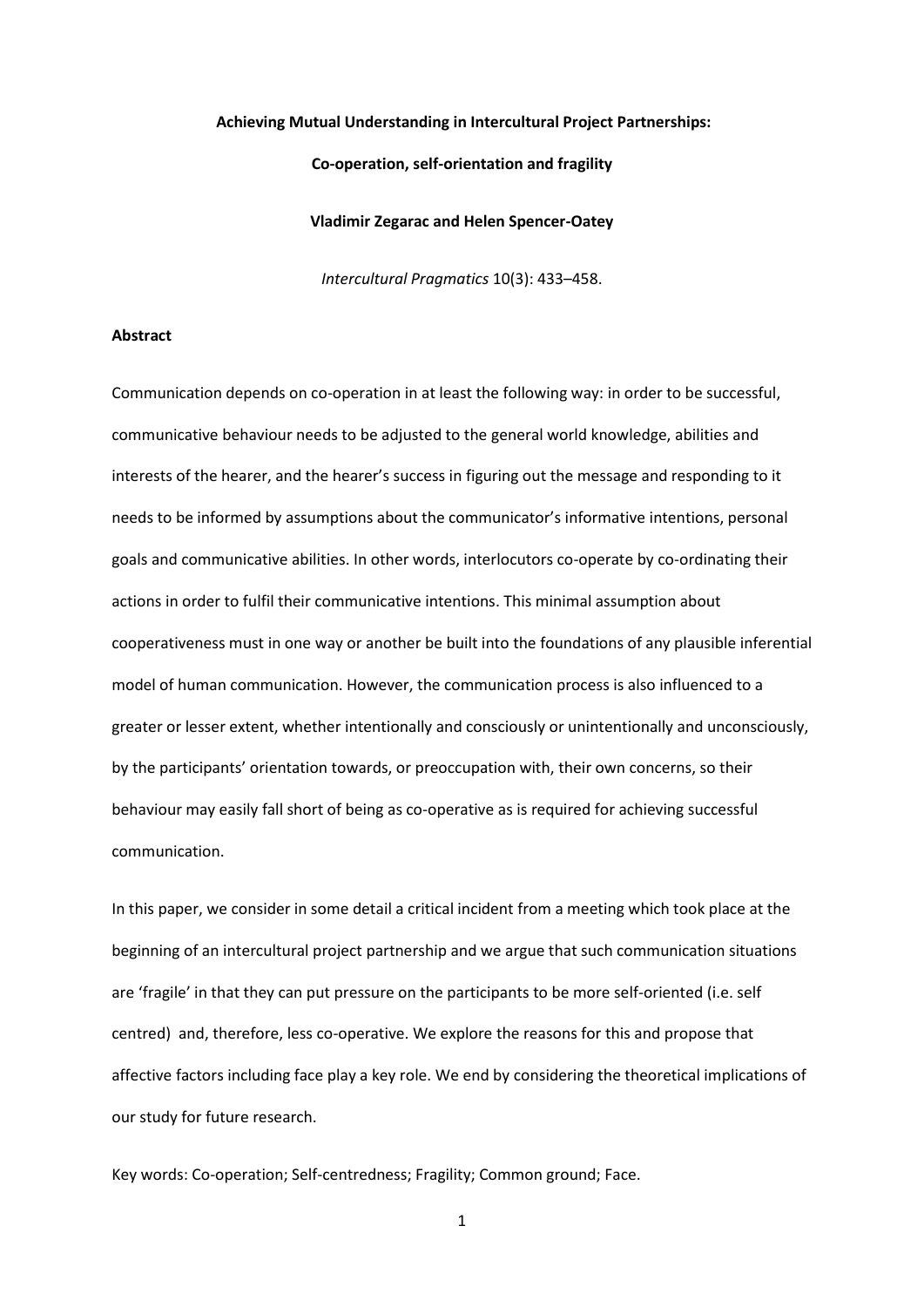#### **1. Introduction**

This paper explores the processes of achieving mutual understanding in a context that has rarely been studied by applied linguists: intercultural project partnerships. It focuses on the informational (i.e. message content) rather than relational (social rapport) aspects of communicative interaction, and considers some challenges that can occur in communication at the beginning of a project partnership. Little applied linguistic research has been carried out on such projects, and this study is a first step in addressing this gap. We argue that at this early stage the participants face specific pressures which can hamper the success of communicative exchanges if not handled appropriately. We maintain that a thorough understanding of such communication processes is best obtained by combining insights from cognitive pragmatics (Relevance Theory, Sperber and Wilson, 1986; 1995), and social pragmatics (Politeness Theory, Brown and Levinson, 1987; Spencer-Oatey, 2008) to the analysis of discourse. In this paper we combine concepts from these research approaches and apply them to the analysis of a Sino-UK preliminary project meeting. We draw particular attention to the role that the self-orientation of the participants played in the interactions and argue that greater attention should be paid in the intercultural field to its impact.

Many applied approaches to intercultural communication (e.g. Gibson 2000; Chaney and Martin 2011) adopt implicitly the traditional view of communication as an encoding-decoding process. The code model of communication has been criticised, probably most explicitly and convincingly by Sperber and Wilson (1986) who argue that the view of communication as an encoding-decoding process fails to take into account several important features of most communicative interactions:

(a) Communication is generally at rather high risk of failure because it depends on the participants' ability to make inferences about each other's communicative and informative intentions on the basis of often scant evidence presented by the linguistic and non-linguistic signals.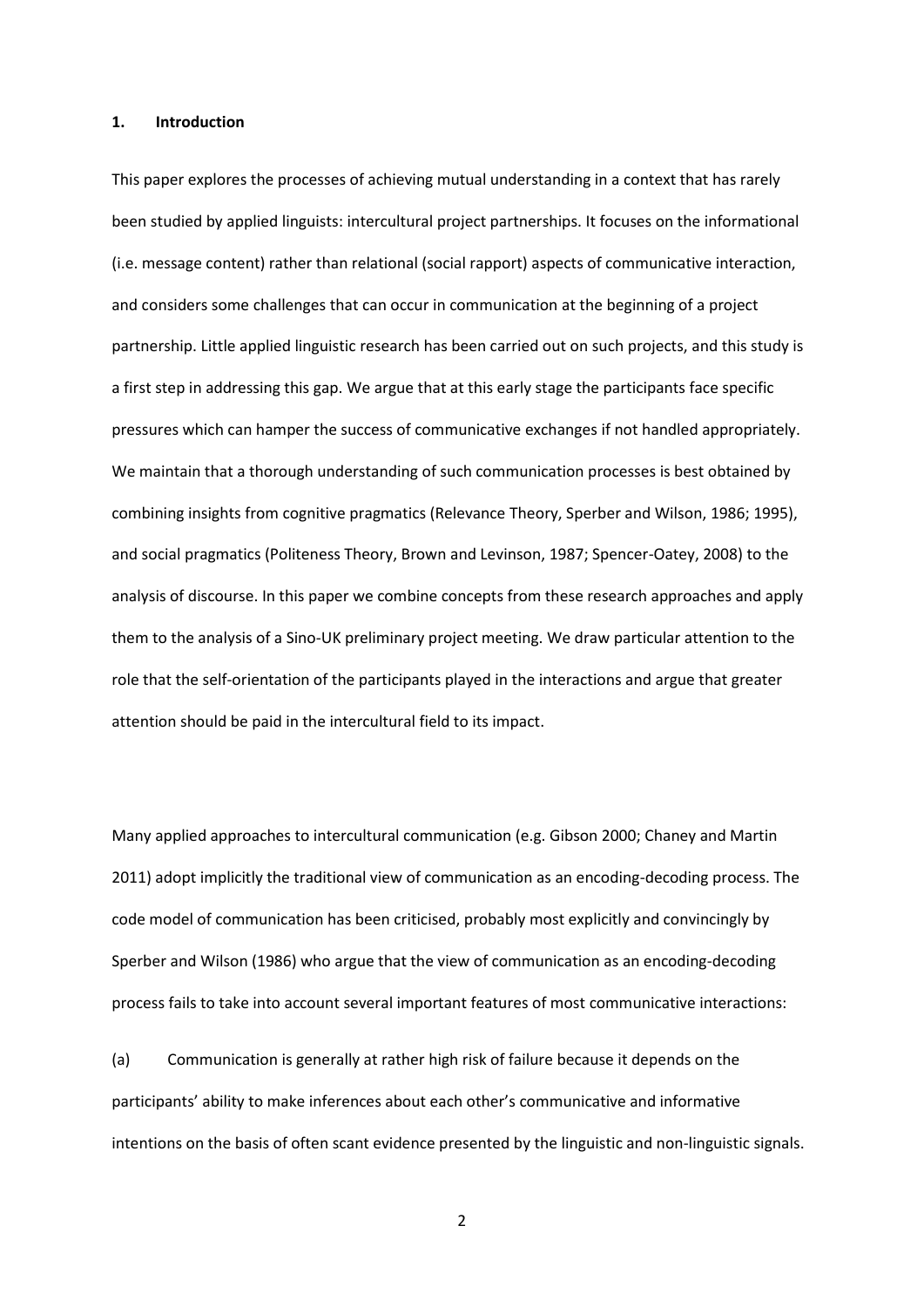Such inferencing indicates that communicative behaviour is fundamentally co-operative, although different inferential models of communication characterise co-operation in different ways. Within Grice's (1967/1989) approach, co-operation in communication involves making contributions appropriate to the topic, purpose or general direction of the communication event. In Relevancetheoretic pragmatics (Sperber and Wilson, 1986; 1995), it involves the participants' orientation towards achieving their goals by engaging in communication: the hearer's goal is to gain some worthwhile information by attending to the communicative act; the speaker's goal is to have a desired impact on the hearer. A competent and sincere speaker will aim to achieve this by conveying worthwhile information while putting the hearer to the expenditure of as little mental processing effort as is necessary for deriving (i.e. figuring out) this information (i.e. the message) As Sperber at al. (2010: 360) observe:

For communication of this type to succeed, both communicator and addressee must cooperate by investing some effort: in the communicator's case, the effort required to perform a communicative action, and in the addressee's case, the effort required to attend to it and interpret it. Neither is likely to invest this effort without expecting some benefit in return. For the addressee, the normally expected benefit is to acquire some true and relevant information. For the communicator, it is to produce some intended effect in the addressee. To fulfil the addressee's expectations, the communicator should do her best to communicate true information. To fulfil her own expectations, by contrast, she should choose to communicate the information most likely to produce the intended effect in the addressee, regardless of whether it is true or false.

This may seem a very minimalist view of co-operation: the interlocutors are each pursuing their individual goals and investing some effort into this. Nevertheless, they are co-operating in the way they allocate their cognitive resources: the communicator, if competent and sincere, aims to achieve his or her goal by conveying information as economically as possible for the hearer, and a competent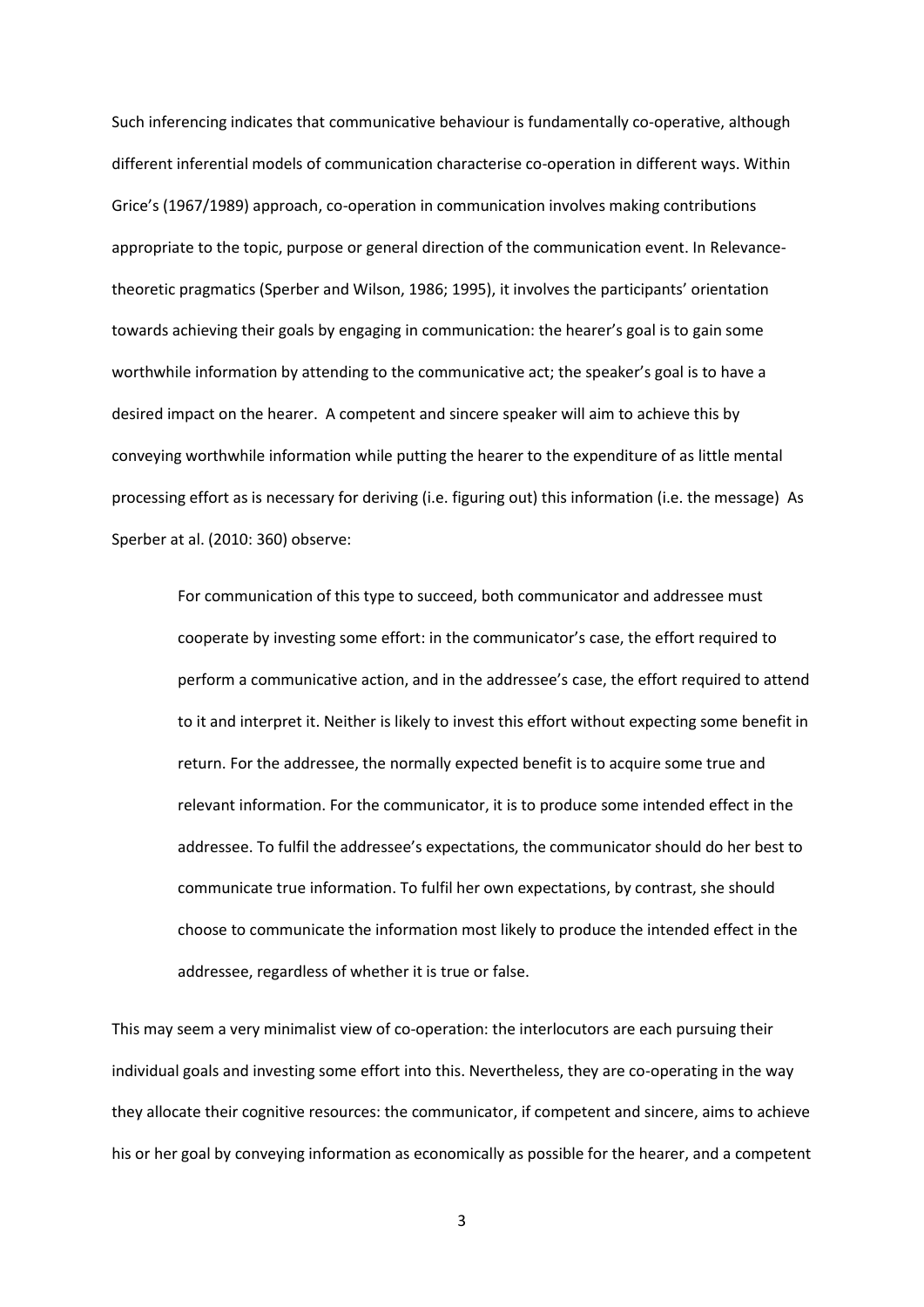hearer will aim to obtain worthwhile information by trying to figure out what the communicator, aiming to be adequately informative, intended to inform him or her of by producing the communicative act. In other words, communication is co-operative, not only because each party is investing some effort in the process, but because the participants' allocation of cognitive resources (attention and processing effort) is co-ordinated in that each participant's reasoning and actions take account of the abilities, intentions and goals of the other. It is important to observe that on this view there is no incompatibility between self-orientation and co-operation in communication, because the speaker and the hearer can, and do, co-ordinate their actions in pursuit of goals, some of which are shared and some of which are not. However, self-orientation gives rise to problems in cooperation when it leads to the failure in the co-ordination of actions required for successful communication due to inadequate use of their cognitive resources.

In this paper we show that the relevance-theoretic view of co-operation in communication provides a better basis for explaining our data than Grice's. We consider the pressures that work on a joint goal (development of a joint project) presents for co-operation in communication. We argue that the main difficulties lie with the co-ordination aspect of co-operation due to the participants' lack of an adequate set of presumed shared beliefs (technically, mutual cognitive environment) at the outset and with their lack of appreciation of the need to avoid a self-oriented perspective at some key points in the interaction.

(b) People convey information for various reasons, e.g. to get those they interact with to accept the communicated assumptions as true beliefs, but also to influence their plans, their actions and their feelings. In some situations, such as negotiating future work on a joint project, a particularly important goal is to establish explicit mutual agreement which will lay the foundations for future collaboration on a joint endeavour.<sup>1</sup> In such situations, a key requirement of the communicative interaction is to enlarge the set of the participants' presumed shared beliefs. We use the term 'presumed shared beliefs' as an informal alternative to the more technical terms 'common ground'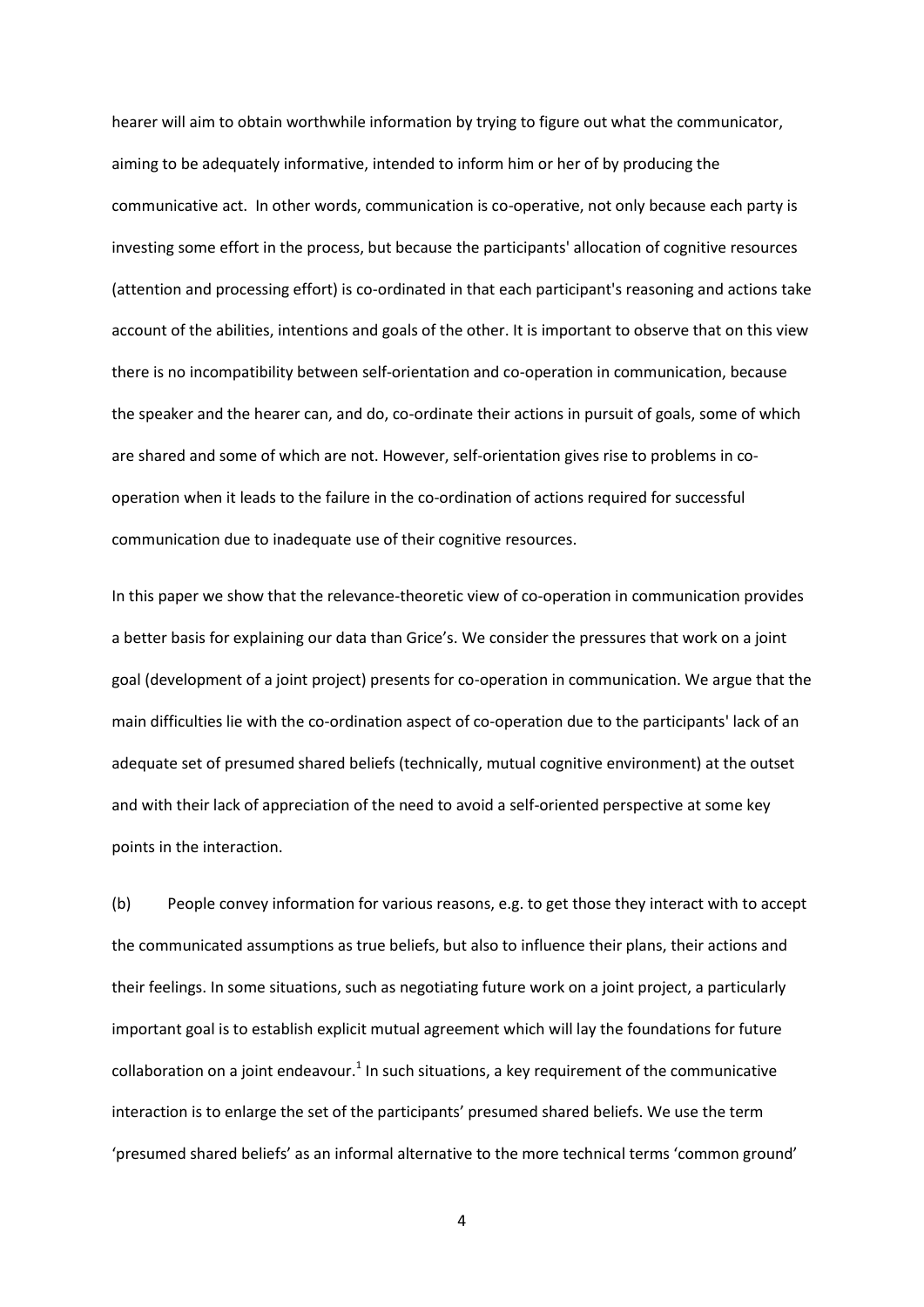(see Clark, 1996) and 'mutual cognitive environment' (see Sperber and Wilson, 1986, 1995), as the differences between the theoretical contents of these technical terms need not concern us here. The data we analyse in this paper suggest that enlarging the participants' presumed shared knowledge through communication may have been hampered by the self-orientation of the participants.

Pragmatic approaches to communication thus typically describe communicative behaviour as fundamentally co-operative and as premised on (some version of) the notion of presumed shared beliefs. Comparatively little attention has been paid in cognitive pragmatics to the impact on the communication process of personal goals and the self-centred (or self-oriented) disposition of the participants in a communication event; in fact, superficially, it might seem as though co-operation and self-orientation are mutually exclusive. In this paper we present evidence which demonstrates the very close interconnection between co-operation, self-orientation, as well as the (personal) goals of the participants in communication. While our account draws on the framework of Sperber and Wilson's (1986; 1995) Relevance Theory, another perspective on these issues is beginning to emerge. Kecskes (2010) investigates the interplay between co-operation and egocentrism in communication and points out that "an adequate account of interaction should consider interlocutors not only as common-ground seekers, but as individuals with their own agendas" (Kecskes, 2010: 53). We concur with this observation, but we pursue it from a different angle, as an integration of Kecskes' perspective with ours is beyond the scope of this paper (not least because 'self-orientation' and 'egocentrism' are fundamentally different concepts).

Although self-oriented behaviour does not necessarily have an adverse impact on the success of communication, it stands to reason that it may easily do so as communication is essentially otheroriented rather than self-oriented. This is what happened in the interactions analysed in this paper. We illustrate the negative impact that occurred and consider the likely causes of the participants' self-orientation. We start, however, by reviewing some key features of the communication process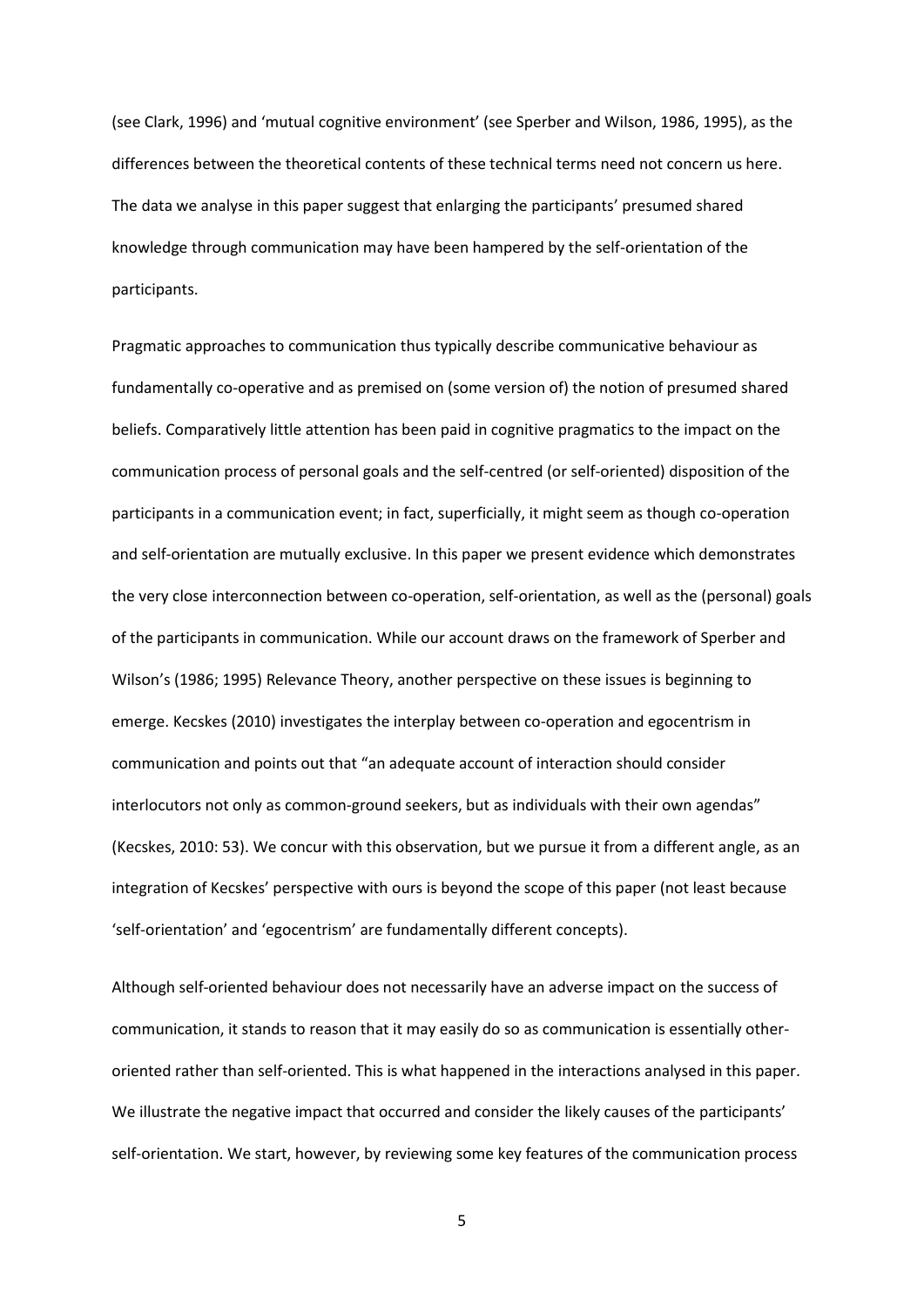(notably: fragility, co-operation, egocentrism and presumed shared beliefs) and we point out some of their interconnections. We then use them to provide some explanatory insights into an intercultural project meeting, examining how these factors impacted on the achievement of mutual understanding.

### **2. Multiple perspectives on the communication process**

### *2.1 The fragility of communication*

As explained above, the sharing of information through communication crucially depends on the participants' ability to make inferences about each other's intentions in producing communicative acts. Communication is thus always at considerable risk of failure because we can never make absolutely sure that the communicative act has been interpreted in the context intended by the speaker and in the way intended by the speaker. However, the risk of failure is greater in some types of communication situation than in others and this is drawn attention to by Firth (1996, Wagner and Firth 1997), whose analyses of international business telephone calls by non-native speakers of English draw on the 'fragility-robustness' of communicative activities.

Firth (1996: 248) proposes that some talk-based activities and/or contexts are 'fragile' while others are more 'robust' in terms of participants' ability to withstand anomalous and deviant linguistic behaviour and where negotiation of meaning is needed. He gives two examples to illustrate this. The first is a telephone conversation where someone needs to write down a participant's name and needs to find out how to spell it correctly. He argues that by the nature of this task, the interaction is 'fragile' and requires any perceived problems to be dealt with immediately and not to be allowed to 'pass'. The second example is of a business negotiation, where a potential customer does not immediately understand the phrase 'fixed weight', and the seller explains the meaning of it. This again is a 'fragile' interaction, because without understanding the term 'fixed weight', the seller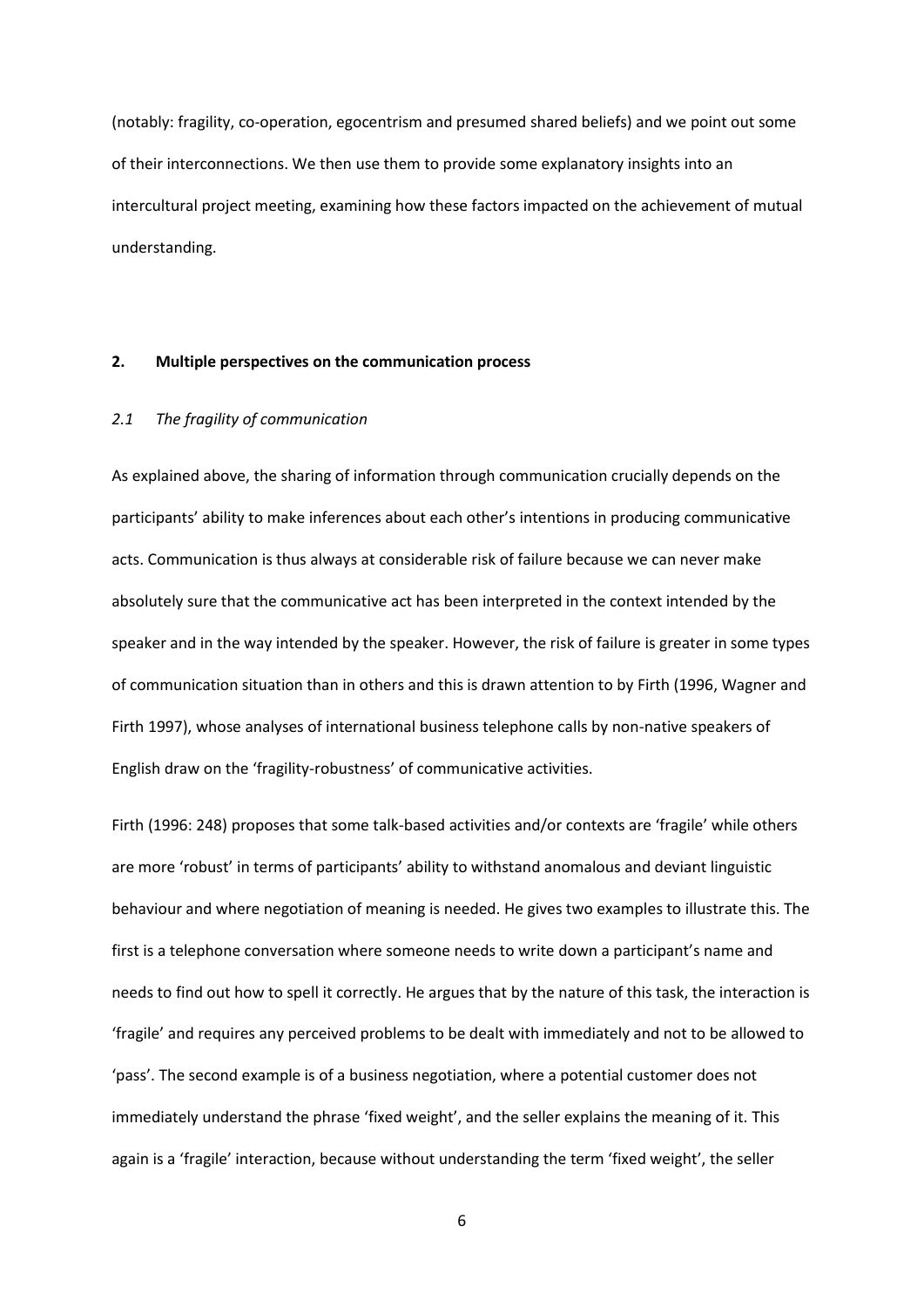would not have been able to negotiate a sale adequately with the potential customer. Firth's notion of fragility is very useful for analysing the communication difficulties observed in the intercultural project meeting considered in this paper, and in the next section we consider how it interfaces with the Relevance-theoretic cognitive pragmatic approach to communication.

#### *2.2 Fragility, co-operation and self-centredness in communication*

Firth's concept of 'fragility – robustness' meshes well with the cognitive relevance-theoretic approach to communication (Sperber and Wilson 1986, 1995), especially in relation to co-operation and the self-orientation of the participants. The following is a very informal sketch of the main tenets of this theory.

In Relevance Theory terms, any behaviour (such as an utterance, a gesture, a facial expression, a manifestly deliberate silence) which makes evident a person's intention to inform somebody of something is communicative. The interpretation of a communicative act is driven by the question: 'What is the communicator's point in producing this act?' rather than the question: 'What do the words/gestures/facial expressions produced by the communicator mean?' Comprehension is an inferential process aimed at answering the 'What is the communicator's point?' question. The search for answers is guided by the expectation that the communicator, in producing the communicative act, aimed to convey some worthwhile information in the most economical way for the addressee (i.e. without putting the addressee to the expenditure of more processing effort than is necessary for figuring out the information). This expectation stems from a general feature of human cognition: its orientation towards relevance (in other words, its orientation towards maximizing worthwhile information while economising on processing effort) and the nature of communicative acts: they are evidently produced with the intention to pre-empt attention. As paying attention to a communicative act, representing it mentally and integrating this representation with the context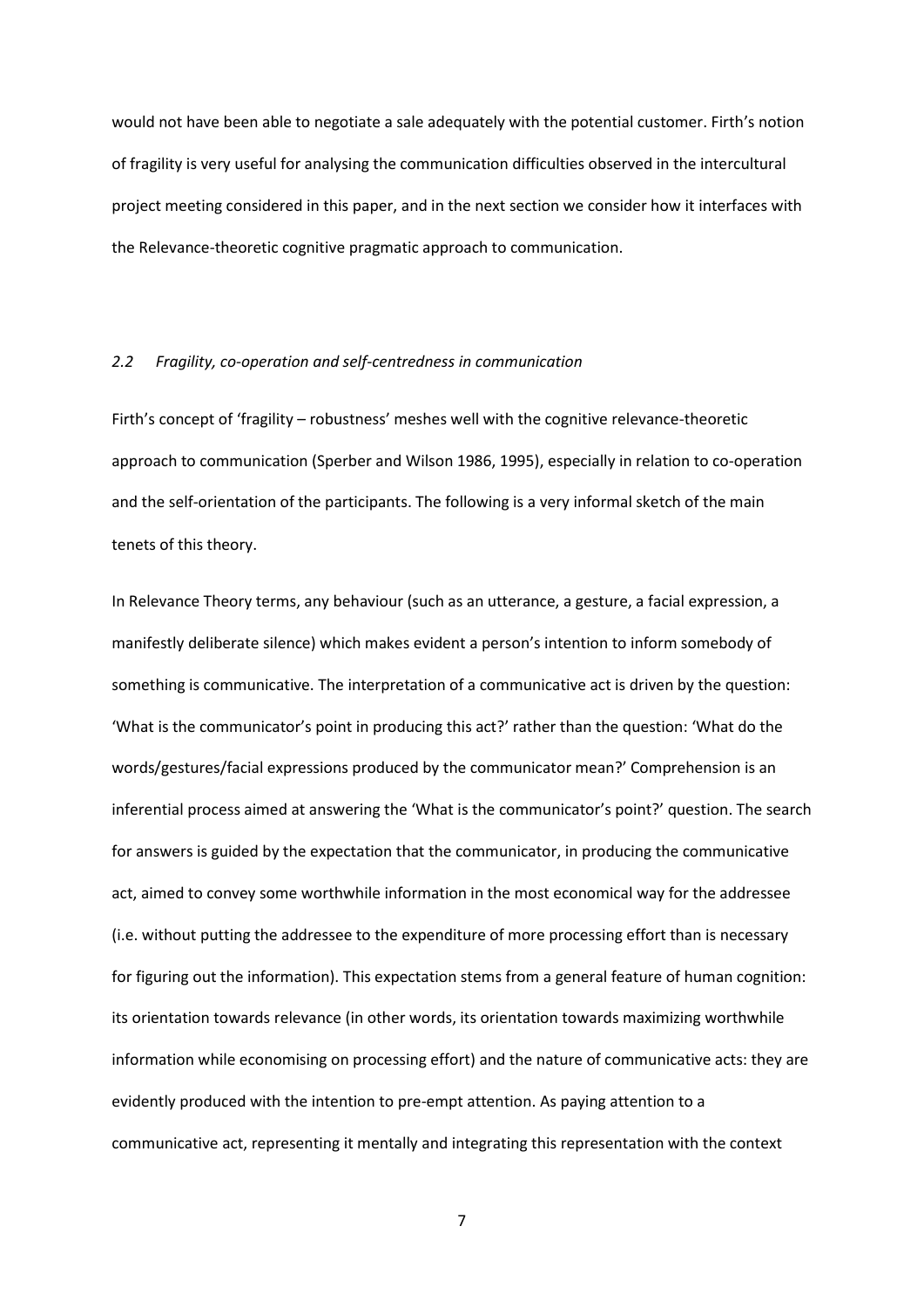requires the expenditure of mental effort, the communicator is not justified in producing the act unless its mental representation and processing will lead to enough worthwhile information to offset the effort required for comprehension. The communicator is thus co-operative as s/he invests some effort in producing a communicative act which conveys information economically from the addressee's point of view.

In the context of these Relevance-theoretic assumptions about communication Firth's concept of fragility is easily explained. If comprehension is an inferential process which takes the communicative act and the context as inputs and yields interpretations (i.e. received messages) as outputs, it is at some considerable risk of failure. This is because there is no guarantee that the contextual assumptions available to the addressee include those which are required for interpreting the communicative act in the way intended by the communicator, or that the direction of the addressee's reasoning in interpreting the act will proceed along the lines intended by the communicator. Various factors can influence the level of success of this inferential process, so communication is inherently 'fragile'. In other words, communication is always fragile rather than being fragile only in special circumstances as Firth (1996, 2009; Wagner and Firth 1997) suggests, although the level of the fragility can clearly vary.

Work in politeness theory suggests that the inferential Relevance-theoretic model of communication needs to be integrated with the role of 'face' in social interaction. For example, it seems reasonable to take the view that a speaker who asks a hearer for a favour (e.g. a stranger requesting information about the time of day from a passer-by) is openly appealing to the hearer's desire to be seen as a helpful person (i.e. the hearer's self-image or face). Clearly, there are cultural as well as individual differences regarding the importance of maintaining face by being helpful to others (for more detailed accounts of face and linguistic politeness within the framework of Relevance Theory see Jary 1994, 1998, and Escandell-Vidal 1996). These observations suggest that communication is at greater risk when the speaker's main concern is for his or her own goals and purposes rather than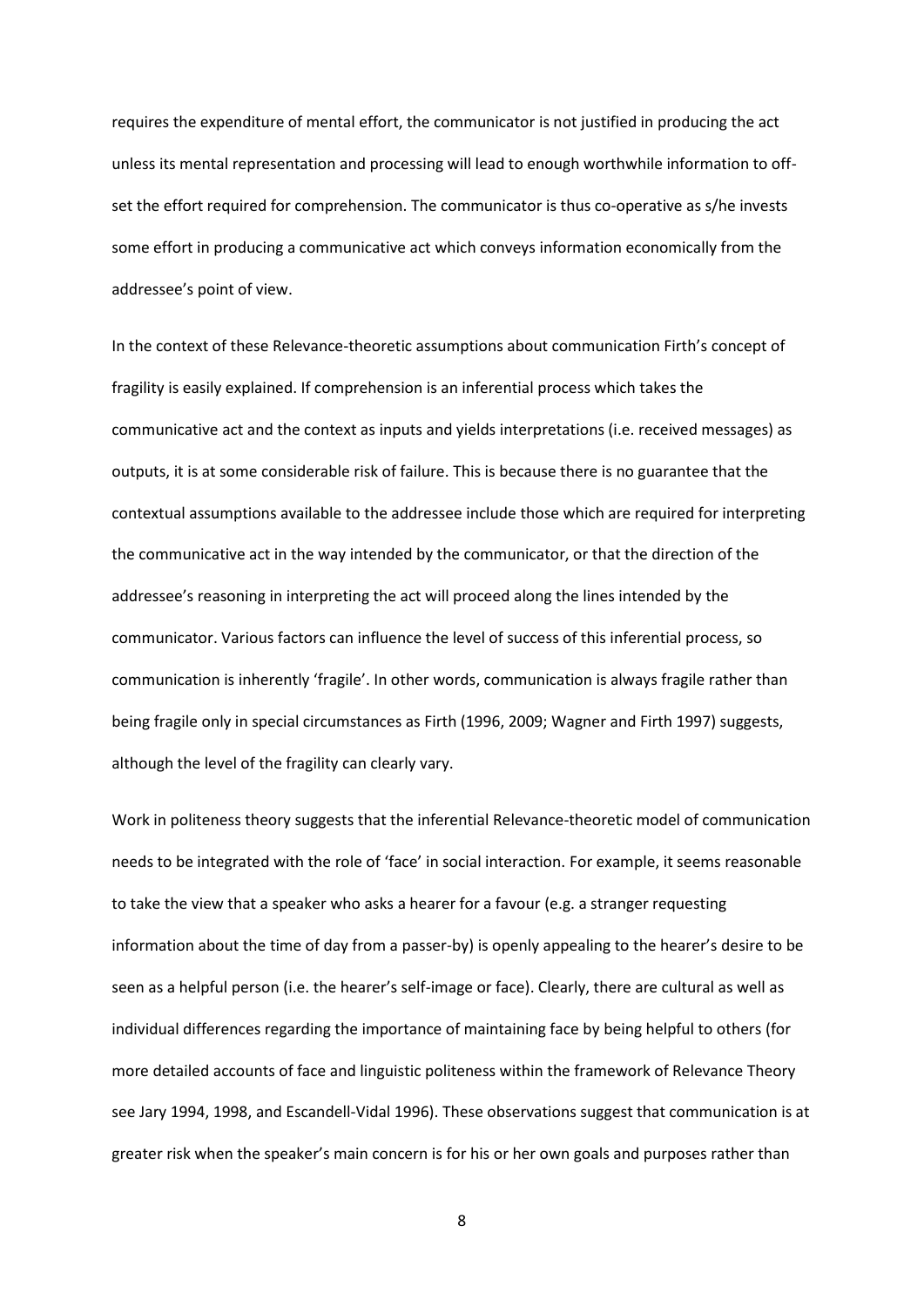those of the hearer, i.e. when the speaker is self-oriented rather than hearer-oriented, because the speaker cannot be sure whether and to what extent the hearer will be inclined to put himself or herself out to help the speaker achieve his or her own purposes. If the Relevance-theoretic approach to communication is broadly along the right lines, the speaker who pursues his or her own goals through communication, and is in this sense 'self-oriented' should clearly communicate this, as concealing his/her personal goal entails opting out from communication as a form of social action: one in which all participants are co-operative. In other words, concealing personal goals pursued through communication is a form of manipulation and manipulative behaviour is not co-operative (in any sense of this term) by definition. Thus, situations where the speaker asks the hearer for a favour often provide clear clues that the communicated information relating to the request is (primarily) relevant to the speaker, rather than to the hearer (e.g. beginning with 'Excuse me,...' as an apologetic way to introduce the request for a favour). From the Relevance-theoretic perspective, the speaker could be seen to be self-oriented, not only when he or she is trying to achieve some personal goals (whether these are made evident or not), but also when she decides, for whatever reason, to communicate in a way which is less than optimally relevant to the hearer(s), or in case the hearer is justified to assume that the communicator has failed to do her best to achieve optimal relevance.

These observations may suggest that communication is primarily co-operative. However, we would argue that it is also fundamentally self-oriented for at least two reasons. First, there is no evidence that we initiate communication in order to further the interests of others more often than we initiate it to further our own interests, goals and purposes (Keckesz 2010, 2011, with Zhang 2009; Keysar 2007). Second, although this may seem paradoxical, there is no incompatibility between cooperation and self-orientation in communication: a person who decides to achieve their goals through communication typically has to take account of the hearer's abilities and cognitive resources (e.g. the contextual assumptions presumed available to the hearer); that is, the speaker has to be cooperative in order to achieve his or her personal goals through communication. Of course, in order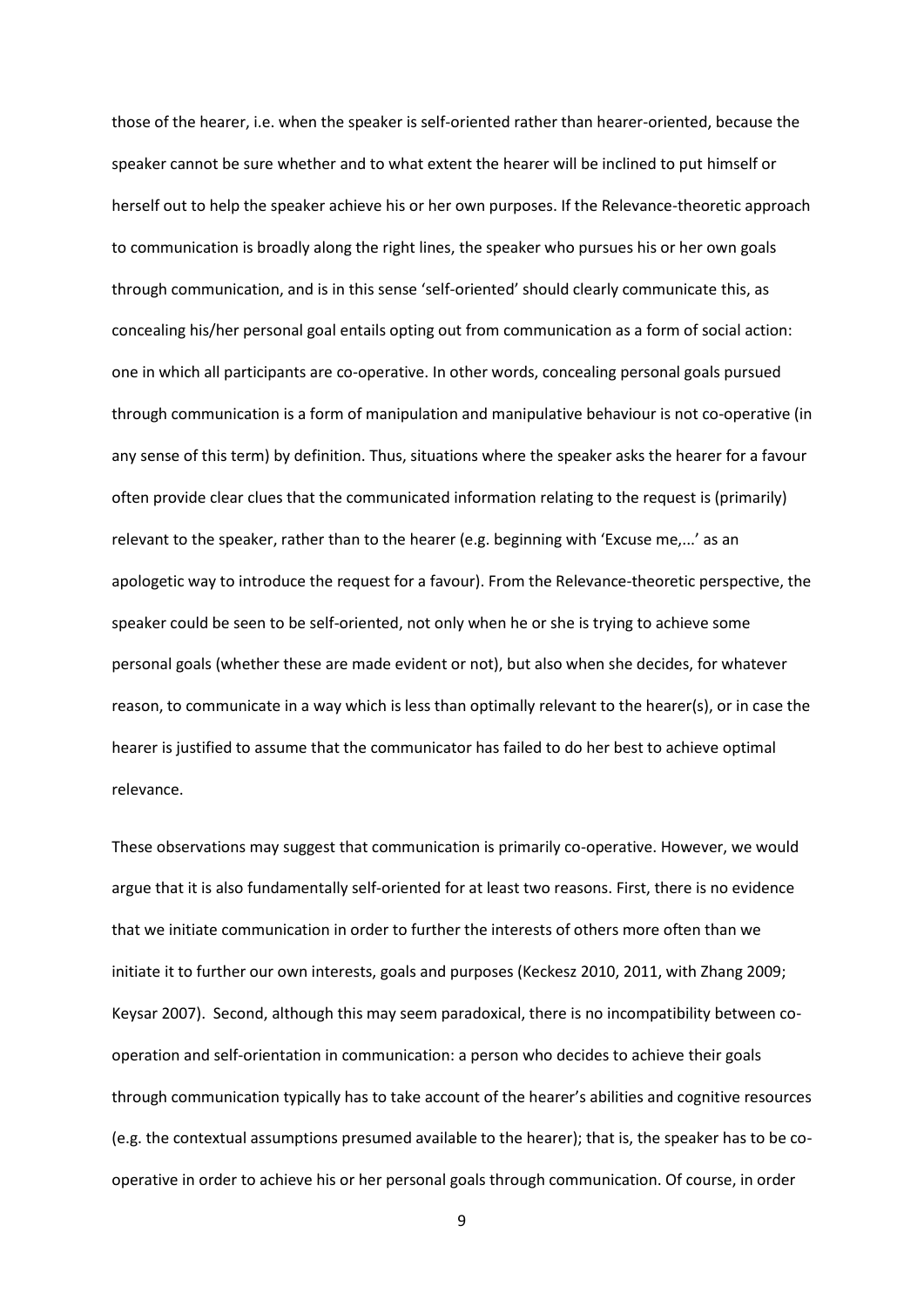to be successful, the speaker needs to estimate the extent to which other participants in communication have similar assumptions about the goals of communication and the extent to which they are willing to put themselves out in order to comprehend the messages that any of the other participants intend to convey. To be sure, in some situations the speaker does not necessarily need to adjust significantly to the hearer, say because the status relationship is such that the communicator can reasonably expect the hearer to accept the imposition of needing to invest whatever effort is necessary to figure out the message. However, there are inherent risks here: the hearer may not be willing or, even if willing, may not be able to comply with the speaker's preferences.

### *2.3 Fragility of communication, self-orientation and presumed shared beliefs*

The set of assumptions presumed shared by the participants in communication is called their 'common ground' (see Clark, 1996) or 'mutual cognitive environment' (Sperber and Wilson, 1986; 1995). There are some theoretically important differences between these terms which are not relevant for the description and analysis of the material considered in this article. For this reason, as mentioned above, we use the informal and theory neutral term 'presumed shared beliefs'. As communication depends on the participants' abilities to make as reliable estimates as possible about each other's inferential abilities and cognitive resources, including the contextual assumptions which are available to them, presumed shared beliefs play a key role in communication. Experimental evidence suggests that participants in communication monitor their presumed shared beliefs, checking that they are appropriately updated as communication progresses (see Clark, 1996; Clark and Brennan, 1991; Clark and Wilkes-Gibbs, 1986; Clark and Schaefer, 1989, Schober and Clark, 1989). An important experimental finding is that in face-to-face interaction people use various nonlinguistic cues, including those whose function is to provide evidence of mutual understanding as the conversation progresses. This suggests that failure to establish, monitor and suitably update the set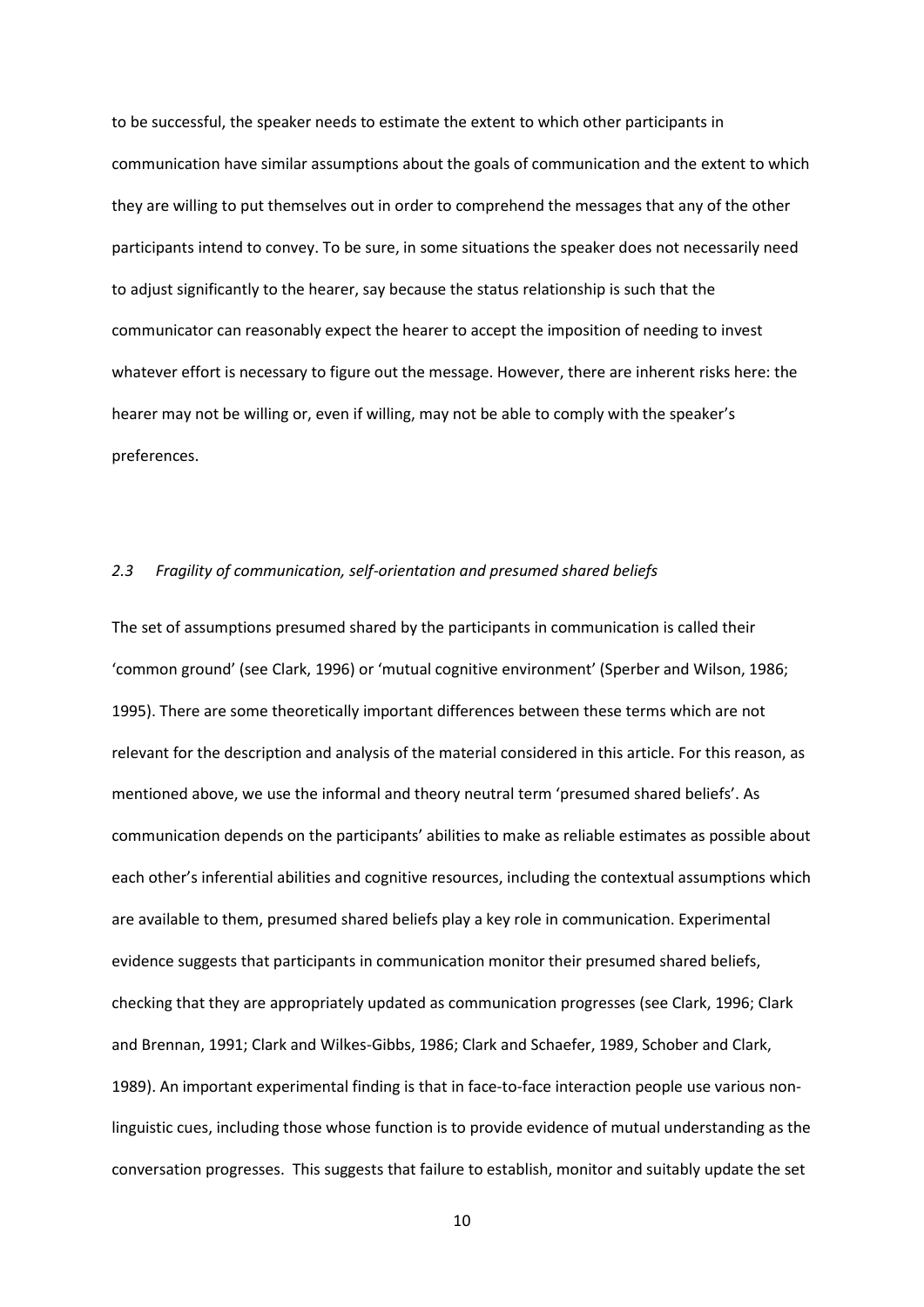of the participants' presumed shared beliefs in communication is due either to flaws in their communicative competence or to a self-oriented disregard for the communicative abilities and needs of other participants. So, a participant in communication who pays insufficient attention to the set of beliefs presumed shared by all participants could be considered self-oriented because of his or her lack of alertness to the needs of others and will most likely fail to co-operate with them effectively in negotiating meaning and conveying messages. This relates to the concepts of mindfulness (Langer 1989) and attentiveness (Fukushima 2013), which we explore in another paper (author and co-author, in preparation).

## **3. The communication event**

This article focuses on a meeting that occurred in the preliminary stages of a potential intercultural partnership project which formed part of a large Sino-UK educational programme. The main elements of this full programme were four materials development projects, but there was also an agreement for there to be a separate research and development component, which we focus on in this paper. British and Chinese stakeholders had agreed at a Joint Steering Committee meeting, prior to the start of all the projects, that there should be some research associated with the whole materials development programme, and formal notes from this meeting described the research element as follows:

The Programme will provide funding for a separate Research and Development component. This component, led by nominated experts from both sides, will address overarching issues which cannot properly be addressed either by the Project Management Group or the individual projects.

Project internal document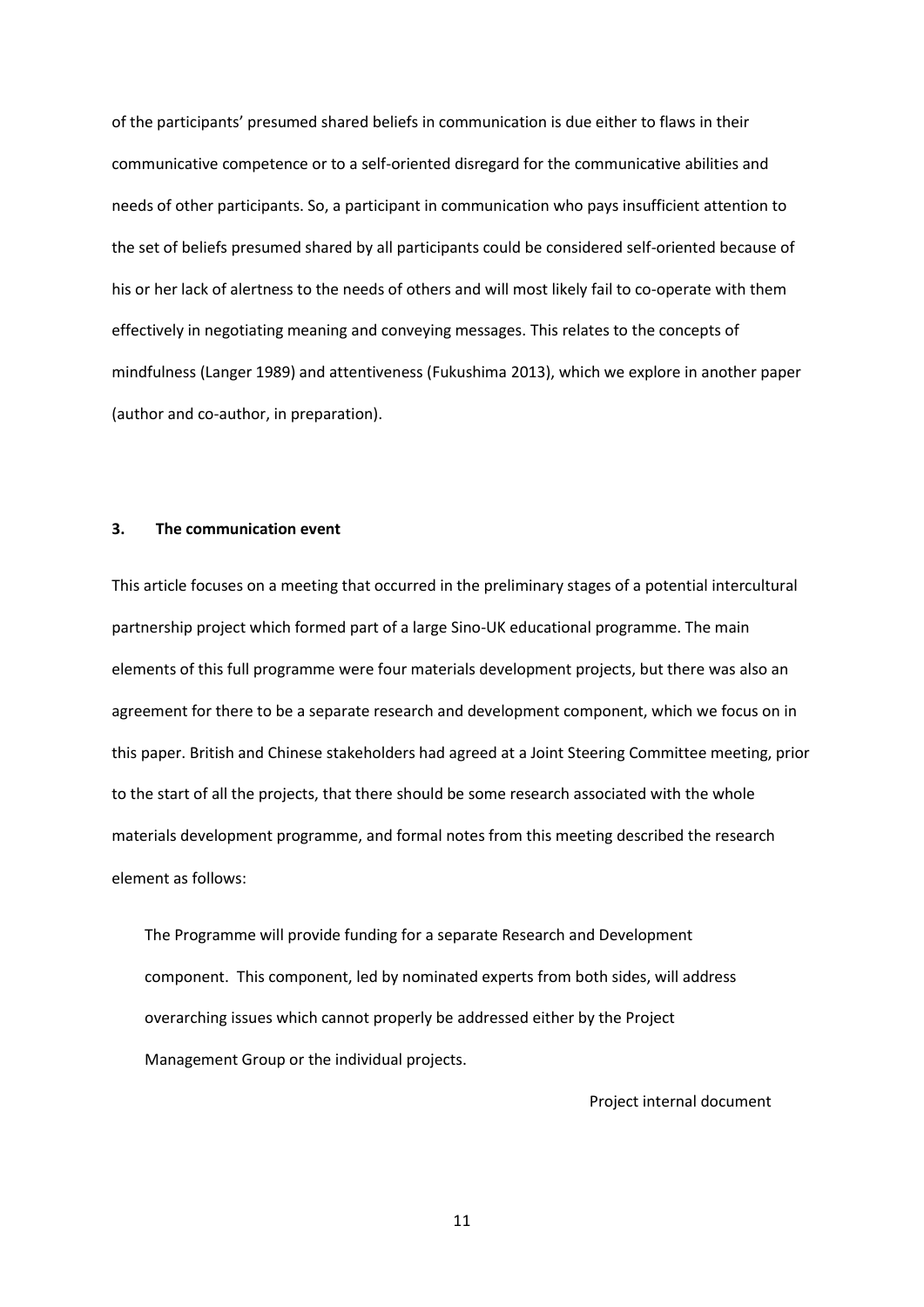Following a bidding process, the British Programme Management team designated a professor, Paul, to lead this overarching research project within the UK and it was his responsibility, with the support of the UK Programme Manager, Eva, to establish in collaborative discussions with potential Chinese partners a joint overarching research project that the Sino-UK Joint Steering Committee would approve. Two exploratory meetings were held with different potential partners and the first of these has been selected for analysis in this paper. The meeting took place in the UK and was spread over 2 days. It lasted for 2 hours and 5 minutes on day one, and 1 hour and 32 minutes on day two. Participants were five British academics (Paul, the lead professor; Mary a senior academic; Jane, a research assistant, and two others) and the UK Programme Manager, Eva, plus two Chinese professors. The meeting was video recorded, which was standard practice for all meetings in the Programme. Only brief extracts from the long interaction can be shown here. They have been transcribed in accordance with Dressler and Kreuz's (2000) transcription system.

#### *3.1 Overview of the meeting*

The meeting started with a long, monologic description from Paul of the research he would like to carry out. This lasted for 40 minutes, after which the Chinese lead professor, Fan, raised an unexpected fundamental issue: although the research focus that Paul was suggesting was both very interesting and very relevant, it was much more academic than the Chinese stakeholder was expecting. He then listed four issues that the Chinese stakeholder wanted research on, such as platform and intellectual property rights (IPR). At first Paul tried to find points of overlap, and suggested foci that could address the interests and concerns of both the Chinese stakeholder and his team, but then Fan came out with yet another very unexpected piece of information: the British research team were expected to produce research reports on exactly these four issues. Eva responded by complaining that no one had told the British that they were expected to do this, and she argued that the four issues were inappropriate as topics for the overarching research. She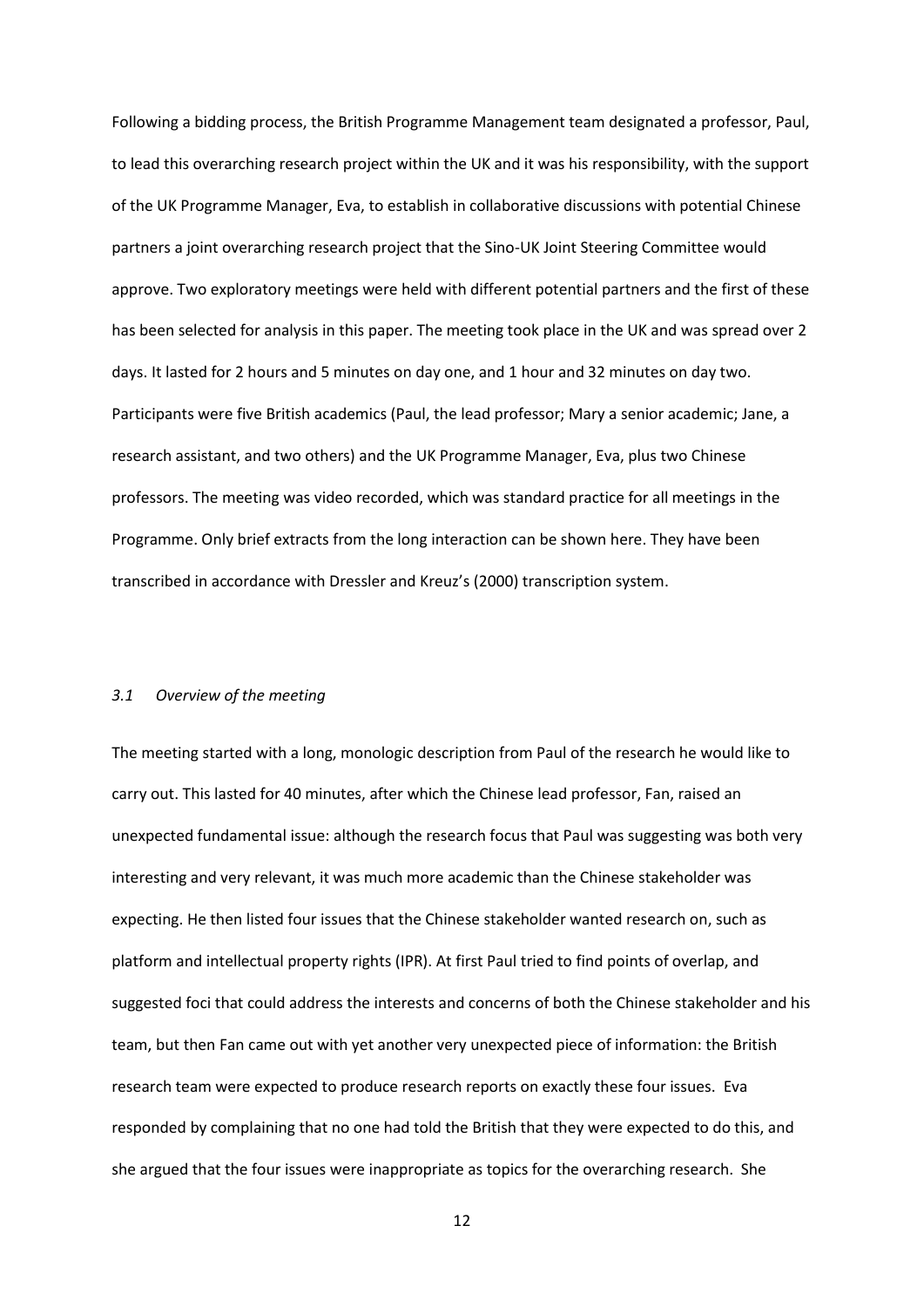explained that these particular issues needed to be dealt with very quickly in order to allow the materials development projects to proceed smoothly, and that the UK Programme Management team had assigned other staff to handle them. All this confusion was very time consuming. After a total discussion time of 2 hours and 5 minutes, which included 55 minutes explicitly trying to resolve the impasse, the meeting ended with no real progress. However much of the discussion entailed each person putting forward their own points, rather than asking the other for more information. Although they understood each other at the level of the more explicitly (i.e. more directly) communicated, information, they did not ask each other any probing questions which would have helped them to figure out some more implicitly communicated relevant information. This is surprising in some respects, because in everyday casual conversation people often ask such probing questions when chatting about each other's plans (e.g. How are you going to do this? Who's in it with you?).

The meeting resumed the next day and initially went back over the same points. Fan argued that the four issues had been agreed by the Sino-UK Joint Steering Committee, which was attended by both UK and Chinese staff, and that the decision therefore could not be overturned. Eva explained again that the British were not trying to ignore the issues, but that they were integral to the materials development projects and thus could not wait for the outcome of the overarching research. However, during this discussion, the British participants started to press Fan for more precise details: for example, had research groups been set up for each of the four topics, who were the leaders of the groups, what were their contact details, what exact tasks had they been set, what was the timeline, and so on. Through this more detailed questioning, the nature of the impasse began to emerge. Participants eventually realised that there had been two fundamental misunderstandings: one over the meaning of the term 'research' and one over the timeframe.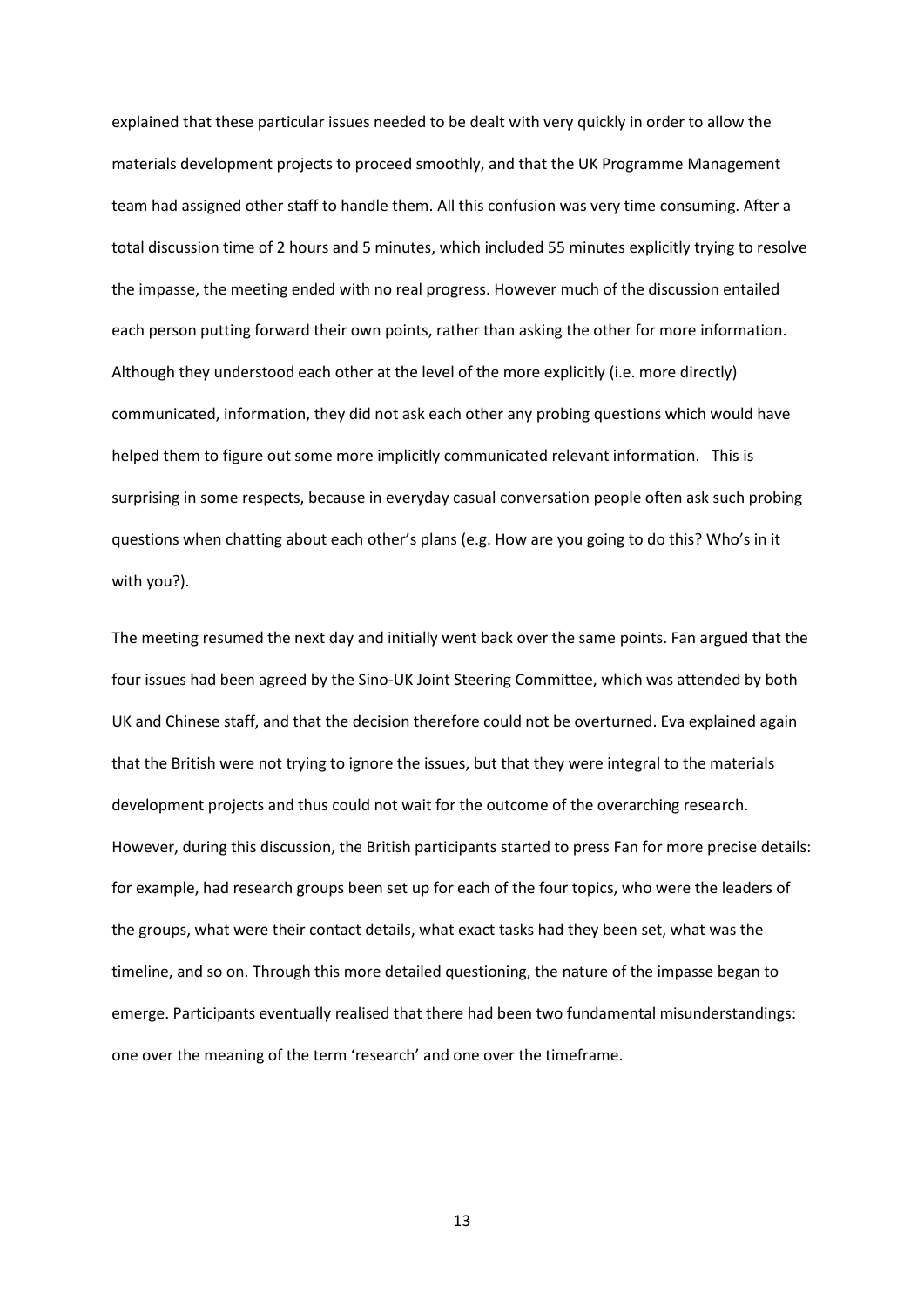The excerpts from the meeting considered below lend support to the conclusion that communication was adversely affected by the interplay of several key factors: (a) general lack of effective co-operation in communication; (b) participants' failure to establish an adequate set of mutual shared beliefs regarding the goals of the meeting in the context of the joint project (including their mutual understanding of some key terms, such as 'overarching research'); and (c) their response to perceived communication difficulties by adopting a more self-oriented approach to communication (where a more other-oriented approach would have been more effective).

#### **4. Data analysis**

## *4.1 The start of the meeting*

Extracts 1a and 1b come from the beginning section of the meeting. Mary, a senior academic, started by checking that everyone knew each other and then handed over to Paul to lead the discussion. Paul's handling at this point was critical because the success of the meeting depended to a large extent on the participants' clarity about the goals of the meeting and the points to be discussed. Paul rightly decided to open the meeting by laying out the agenda, but failed to do so efficiently for several reasons.

## Extract 1a

1 Mary So over to you Paul.

| 2              | Paul | OK, well there were THREE main elements to the research proposal. and      |
|----------------|------|----------------------------------------------------------------------------|
| 3              |      | what I'd like us to do today if we can, is to get as far as we can with an |
| $\overline{4}$ |      | action plan, on those three elements. and then Eva has suggested that uh   |
| 5              |      | there's another aspect uhm of the research and development process, uh     |
| 6              |      | that we really should be considering looking at, that WASn't part of our   |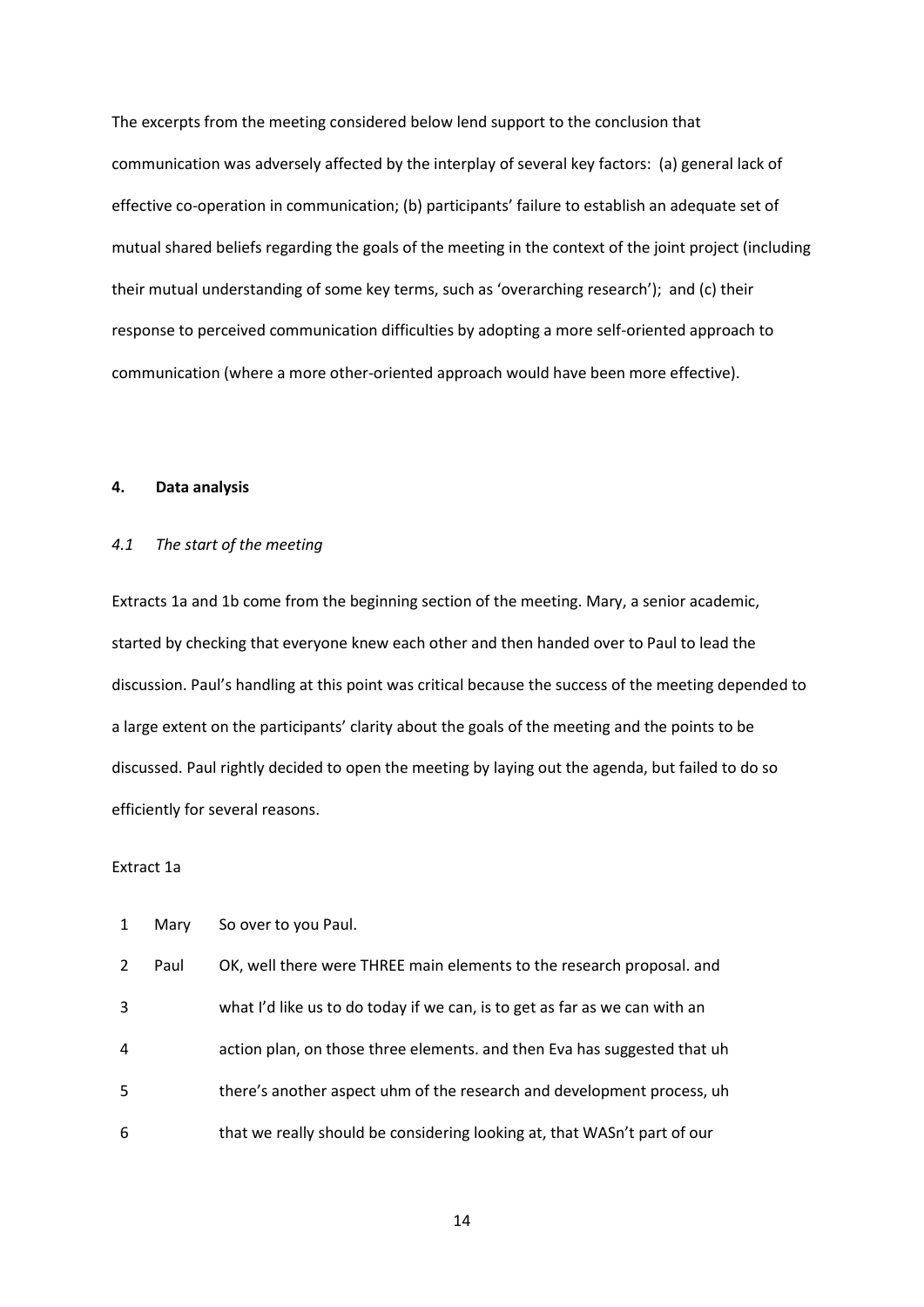| $\overline{7}$ | original bid. so I'd also like us to discuss that. I'll outline what I think Eva |
|----------------|----------------------------------------------------------------------------------|
| 8              | means and she's here to elaborate on what that might be. uh that is really       |
| 9              | quite urgent in the sense that if we decide to go uhm with that proposal,        |
| 10             | uhm then we're going to have to uh start the research activity very soon,        |
| 11             | which is also a good thing I think because it will get us working together       |
| 12             | early on. so just to sort of give us a rough agenda, there's four () the four    |
| 13             | main elements are one () uh to find basically () at the base of this are         |
| 14             | video tapes of a variety of different practices, and because this is the         |
| 15             | overarching research project, those can be focusing on teaching and              |
| 16             | learning.                                                                        |
|                | [Continues for a further 9 minutes, talking in depth about the                   |
|                |                                                                                  |

*videoing element and without specifying what the four agenda items are*.]

Paul started by assuming that everyone was familiar with 'the research proposal' but added (lines 2– 4) that Eva had suggested a fourth possible aspect. From his description of this fourth element (lines 5–6), it is impossible to figure out what this 'aspect of research and development process' really refers to, and although Paul promised to explain what it was, he did not actually do so. This put the participants under considerable pressure. The Chinese participants in particular were likely to be less familiar with the British research plans than the British were and so they not only had to listen carefully for Paul's explication of the three main elements of his research proposal, but also simultaneously had to check whether, and how, what he was saying related to the 'additional aspect of research' that he had just mentioned. The choice of 'And then' (line 4) at the beginning of Paul's utterance could well have increased the pressure because these words could easily be interpreted as indicating they introduce an utterance which should be contextualised as a natural continuation of the preceding utterance. So, from the Relevance-theoretic perspective on communication, Paul failed to co-operate effectively because he put the Chinese (and maybe other) participants to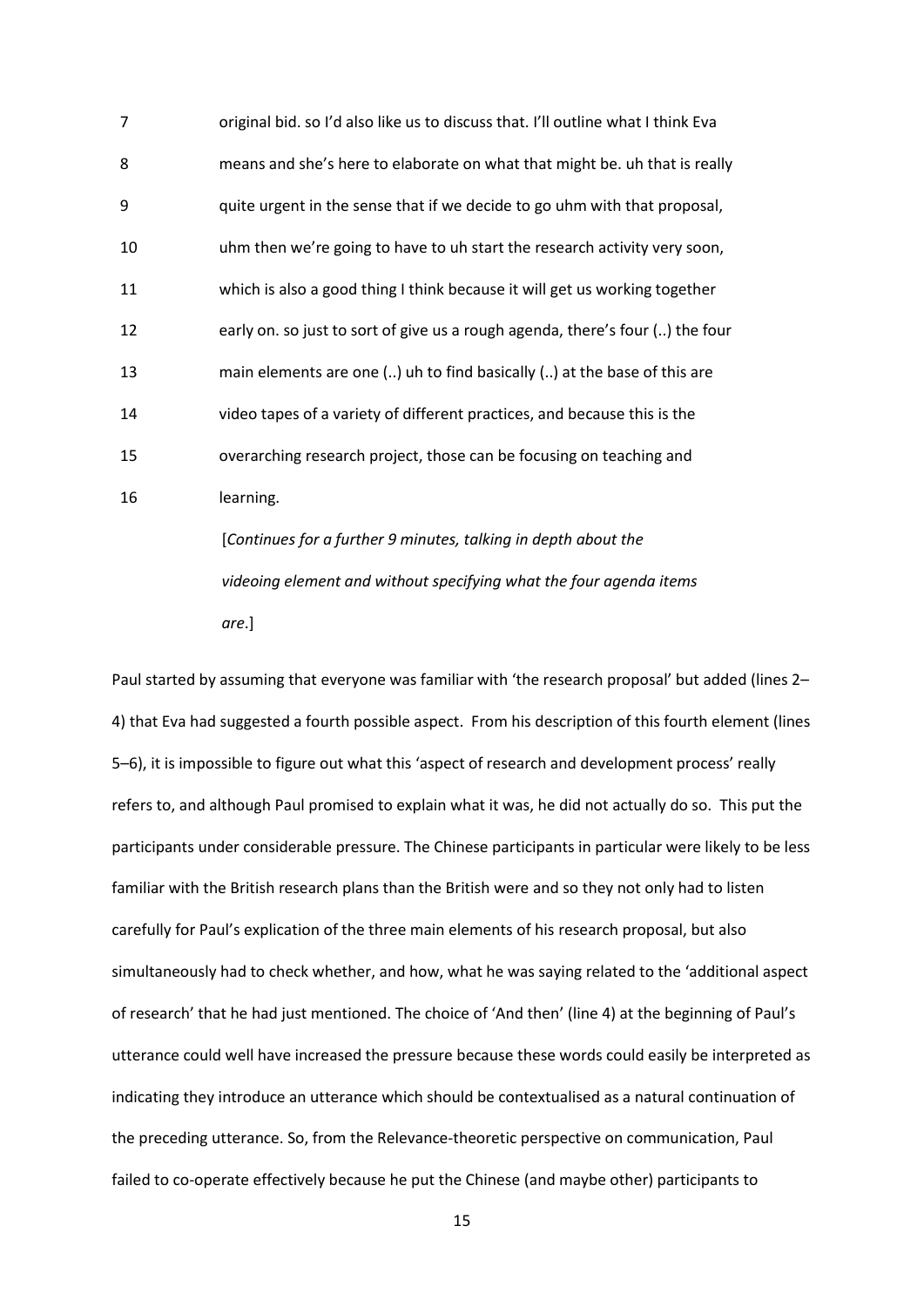unwarranted expenditure of processing effort, by failing to communicate efficiently an important part of the propositional content of his message: information about which aspects of research he was talking about, and possibly also by initially misdirecting the Chinese hearers' reasoning towards the wrong context. Paul's contributions are obscure and long-winded (he talked for 11 minutes yet never identified the four main elements for the agenda), thus requiring considerable expenditure of processing effort which is not offset by adequate worthwhile information, not least because he failed to identify what the four agenda items are that he said he wanted to discuss.

The impact of these initial flaws in communication was compounded by other key weaknesses. For example, by not explaining the nature of Eva's proposed fourth aspect, it would have been very hard for the participants to understand why that aspect would have to start so urgently (lines 8–10). In this respect Paul failed to communicate some assumptions which were important for the fulfilment of his communicative intention, but were not shared by the participants (i.e. were not part of their set of presumed shared beliefs, and the result was poor mutual understanding. This is evidenced by the fact that after 11 minutes Eva stepped in saying she was confused, that Paul's explanation was too detailed and asking him to step back. He did not believe her and checked with the Chinese participants, who supported Eva's position (see Extract 1b).

#### Extract 1b

| Paul | well let me ask, are you, am I losing you?                    |
|------|---------------------------------------------------------------|
| Fan  | well to me it's a bit () we come down to the too much detail. |
| Paul | yes, OK.                                                      |
| Fan  | could you give me an overall picture?                         |
| Paul | OK.                                                           |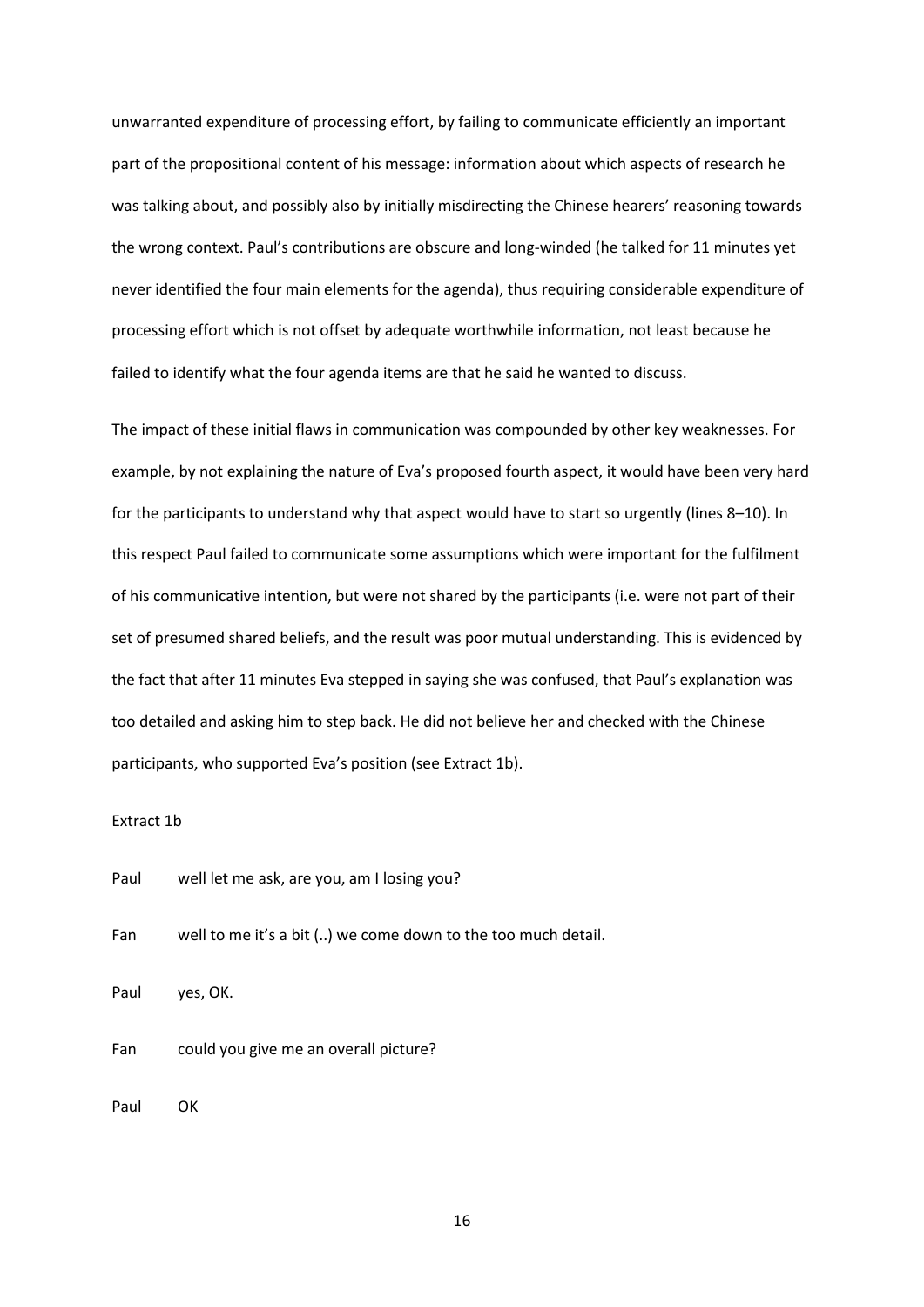Extracts 1a and 1b demonstrate a failure of co-operation and this can be seen as a consequence of the speaker's self-oriented approach: Paul failed to take account of the hearers' ability to comprehend his words in the way he intended them to and he also failed to build the appropriate set of presumed shared beliefs. Even though the communication situation was rather 'fragile', especially as it involved participants from different cultures who were at best only superficially acquainted, Paul did not check whether they were following what he was saying. He did not check whether they were familiar with his research proposal, let alone whether they were following his particular points. Instead, he launched into a monologue (about a detailed element of a research procedure), which the hearers could not adequately comprehend, because the requisite contextual assumptions were not available to them.

Why might Paul have been as self-oriented as this? A plausible reason could be affective factors: the depth of his enthusiasm for the research that he was proposing. He seemed to be so keen to explain the intricacies of his research approach that he overlooked the need to tailor his explanation to the cognitive resources and needs of the other participants. His interest and enthusiasm seemed to blind him to this and in this sense he was self-oriented. Yet in other respects, Paul demonstrated cooperative behaviour, from both a pragmatic and general perspective. Throughout the rest of the meeting, he repeatedly tried to find points of mutual academic interest that could form the basis of a research collaboration (e.g. see Extract 2 line 1 below). This demonstrates the close interconnection between co-operation and self-orientation – the speaker may communicate successfully in some respects and not in others.

## *4.2 The Second half of the meeting (Day 1)*

Forty five minutes into Paul's long monologue, Fan stepped in and revealed that what the Chinese stakeholders were expecting from the overarching research was fundamentally different from what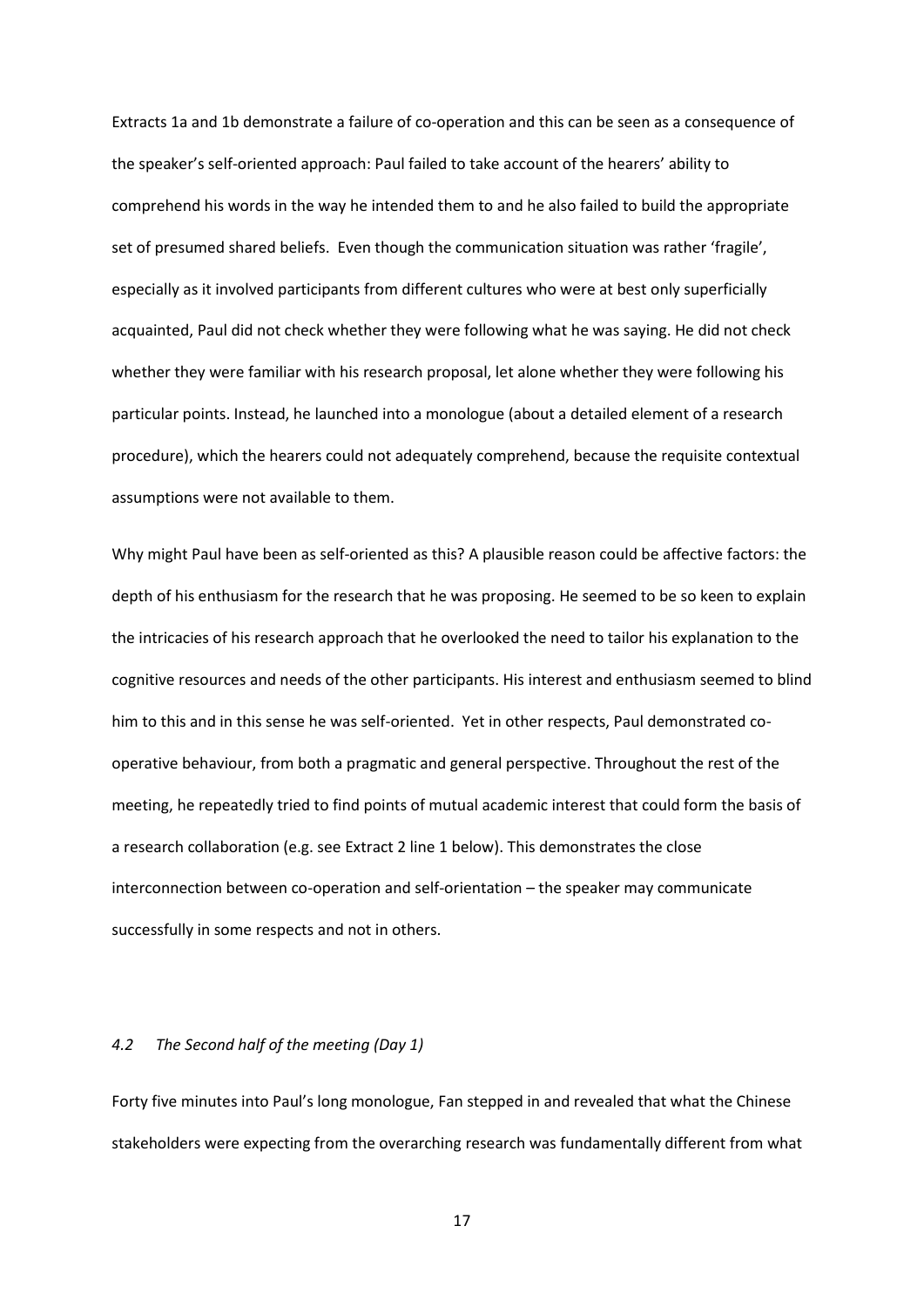Paul had been proposing. Fan listed four specific topics that they wanted researching which bore only tangential connections with Paul's proposed research. This unexpected turn to the meeting ushered in another phase of communication problems where each of the participants demonstrated self-orientation in communication. Here we illustrate it in Extract 2, particularly with respect to Paul and Eva.<sup>2</sup>

Extract 2

| 1              | Paul | I mean I think one valuable thing that you and I COULD do is to articulate    |
|----------------|------|-------------------------------------------------------------------------------|
| $\overline{2}$ |      | these issues, one outcome would be an articulation of these issues from       |
| 3              |      | the perspective of learning. do you see what I'm trying to say? to inject the |
| 4              |      | learning dimension into the technology debate, which is what I've been        |
| 5              |      | doing in Europe. that's basically what they want me to do. whether that       |
| 6              |      | would be=                                                                     |
| 7              | Fan  | =well I would be more than happy to do it, but however I HAVE to () well      |
| 8              |      | Eva will have to be involved as well in this thing, because the [name of      |
| 9              |      | Chinese stakeholder] will like to know these, () well here's the              |
| 10             |      | overarching research project going on now, then the [name of Chinese          |
| 11             |      | stakeholder] will expect answers to the four major issues, they are           |
| 12             |      | expecting from UK counterparts. they will be getting the outcomes from        |
| 13             |      | their four groups, and from UK side, oh you have the overarching research     |
| 14             |      | going on, what is the answer to these four questions.                         |
| 15             | Eva  | but you see=                                                                  |
| 16             | Fan  | =if they hear that Fan is involved, they will say, Fan, what are you doing?   |
| 17             |      | ((laughter)) but this is not the case you see.                                |
| 18             | Eva  | I mean this is where you see, it seems to me, () I sort of can't- I don't     |
| 19             |      | know how to get round this, uhm in the sense that IF that is what was-        |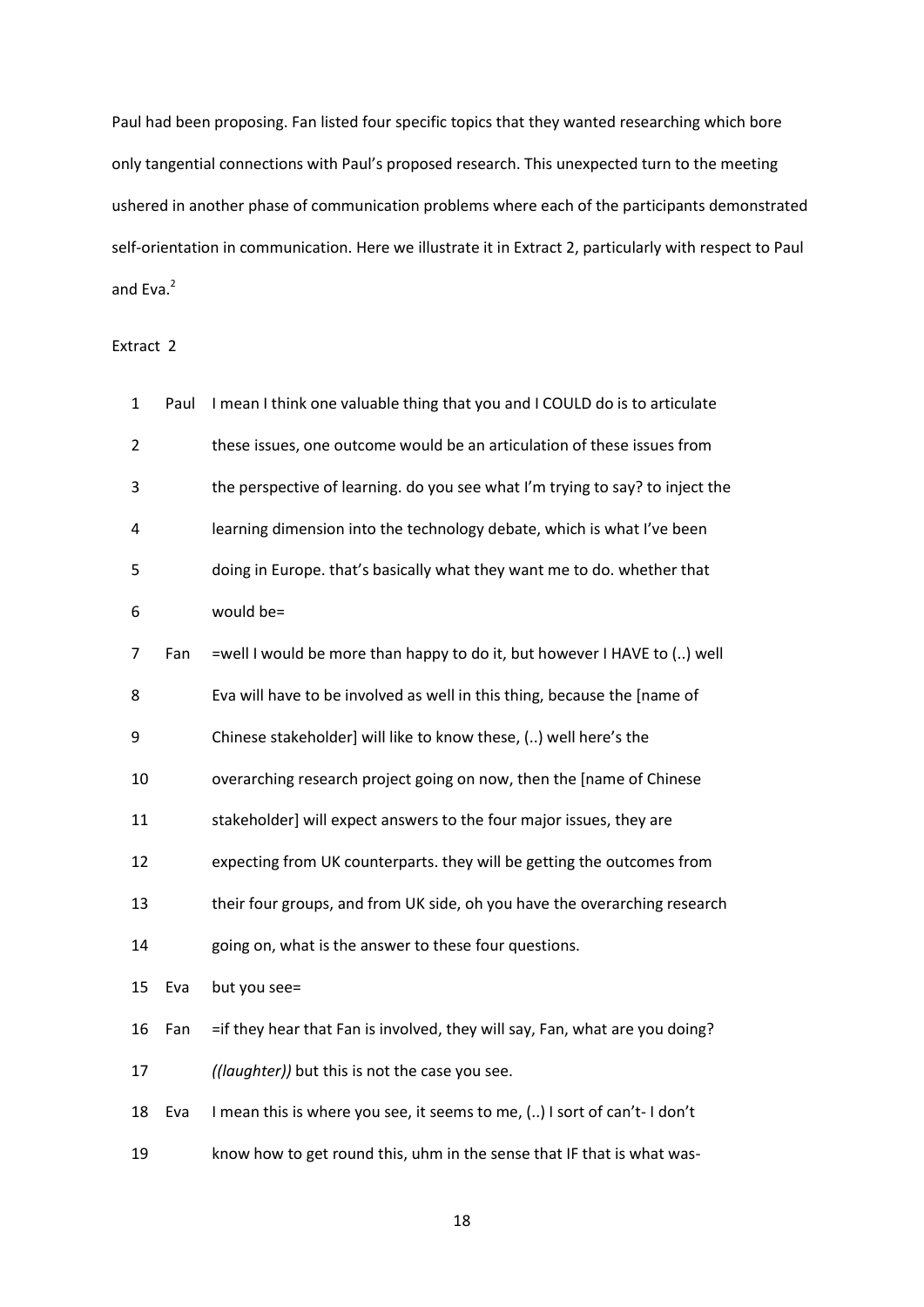| 20 |     | what they are expecting the UK side to be doing, there should have been        |
|----|-----|--------------------------------------------------------------------------------|
| 21 |     | something in some of the documentation, you know, because there's no-          |
| 22 |     | I mean the Joint Steering Committee, I mean the UK members of the              |
| 23 |     | steering committee have NO: conception at all that this was what was           |
| 24 |     | $expected=$                                                                    |
| 25 | Fan | $=$ but Eva $=$                                                                |
| 26 | Eva | $=$ [name] doesn't. so from the UK side there is NO: there's nothing either in |
| 27 |     | writing or in anyone's heads to imagine that we are meant to be coming up      |
| 28 |     | with that.                                                                     |

As mentioned above, one way Paul attempted to ensure adequate co-operation in communication was to put forward repeatedly ideas for collaborative projects, as illustrated in lines 1–5 of Extract 2. However, at the same time, he simultaneously showed a certain amount of self-orientation. When he asked whether Fan was following what he was saying (line 3: 'do you see what I'm trying to say'), he did nothing to make sure that Fan responded, allowing his question to be interpreted as implicating the assumption that he was expressing his thoughts very clearly. This might well have made Fan feel he was not genuinely being invited to seek clarification.

Eva demonstrated even greater self-orientation during this phase of the meeting. When Fan explained what the Chinese stakeholders were expecting, she repeatedly maintained that this should have been communicated more clearly to the British (e.g. lines 19–24). She became more concerned about communicating her own perspective and making her own points than asking Fan to provide more details. Although they understood each other at the level of explicitly, i.e. directly, communicated information, neither asked the other any probing questions which would have helped them gain understanding at the more relevant, and more implicit message level. For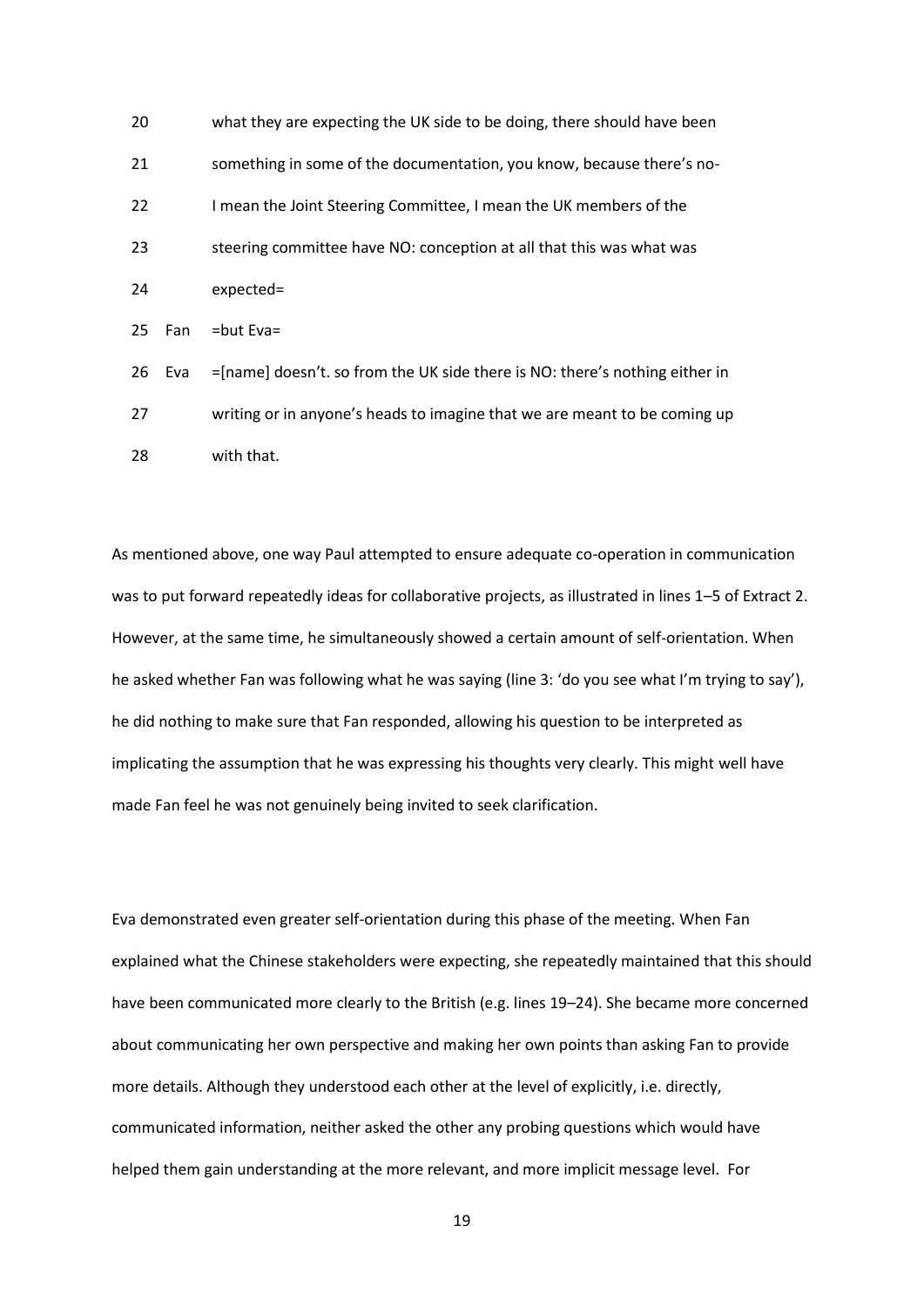instance, if she had asked Fan for more details about what exactly the Chinese stakeholders were expecting to receive about the four issues from the (British members of the) overarching research team, and when they were expecting to receive that, the mismatch of expectations which emerged the next day would have been short-circuited. As it was, after a total discussion time of 2 hours and 5 minutes, the meeting ended with no real progress on the key issues.

What might be the causes of self-orientation in this part of the meeting? We suggest that facerelated defensiveness and restraint are plausible explanations in these interactions. A competent communicator conveys ideas clearly and effectively. In the context of this assumption, frequent requests for clarification may easily be interpreted as admissions of the speaker's lack of communicative competence and, therefore, threaten the speaker's face. Moreover, the speaker who repeatedly checks the hearer's comprehension may be taken to imply that the hearer's communicative competence is less than adequate and, therefore, threaten the hearer's face. This could explain the lack of follow-up (both in terms of opportunity and take-up) to Paul's confirmation check (line 3).

However, additional face concerns are probably also at play. Paul's recurring suggestions (only one of which is shown in the extracts included here) of ways in which they might be able to collaborate and still meet the Chinese stakeholders' requirements can be regarded as co-operative from one point of view, in that they are other-oriented because they aim to find a solution to the impasse. However, from another perspective they can be interpreted as a strategy to avoid face loss, and therefore, as self-oriented (i.e. as reflecting Paul's personal preference for preserving his face). He and his team had been awarded a British grant on condition that he could successfully negotiate a research collaboration with a Chinese partner. If he failed to achieve this, not only would he lose a considerable sum of money for his department, but he would potentially be evaluated as an incompetent negotiator. Thus for face-saving and other personal reasons, it would be important for Paul to do his utmost to find a way of overcoming the impasse.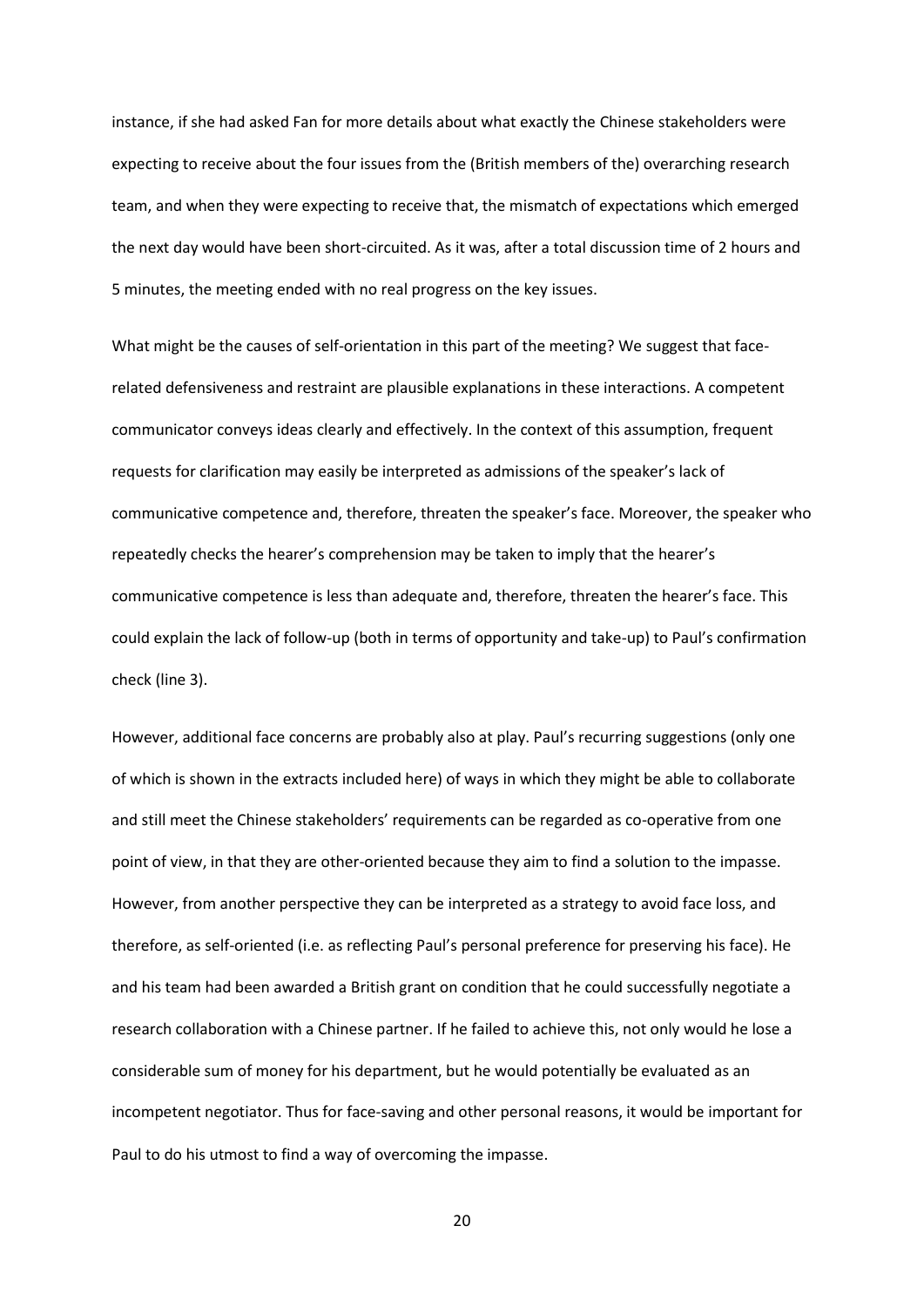Eva was also placed in a very face-threatening as well as operationally difficult situation. When Fan revealed publicly that the Chinese stakeholders were expecting a certain type of overarching research, this was very problematic for her. In her role as the UK Programme Manager, she could be expected to know about this and to have conveyed it to the British teams, so the fact that she had not done so could imply that she was incompetent in understanding and/or communicating what the Chinese stakeholders wanted. Moreover, Eva and the British stakeholders had already commissioned other professionals to deal with two of the issues identified by Fan since they were integral elements of the materials development projects, and Paul and his team had won (following a bidding process) funding for broader academic research. So to now agree to Paul's team going along with the Chinese stakeholders' expectations (as reported by Fan) would have led to major programme management difficulties and embarrassment for the British stakeholders. So from this viewpoint, it is understandable that Eva's response was to justify her (and the British stakeholders') position, rather than to seek further clarification from Fan. However, her self-orientation for both herself and the British stakeholders whom she represented (which occurred several times in this way throughout the rest of the day's meeting) had a major negative impact on the achievement of mutual understanding.

Another important perspective on the self-oriented behaviour illustrated in Extract 2 relates to personal goals, which may or may not be construed as part of the overall purpose of the joint project. In Extract 2 Paul overtly communicates that he would like to work with Fan to 'inject the learning dimension into the technology debate' and to articulate this clearly, adding that this is something he has already been working on elsewhere (lines 3–5). This may lead Fan to think that Paul might be trying to push, as it were, his personal agenda and make it part of the joint project. In other words, Paul's communicative behaviour might appear to be self-oriented (even if this was not actually his intention).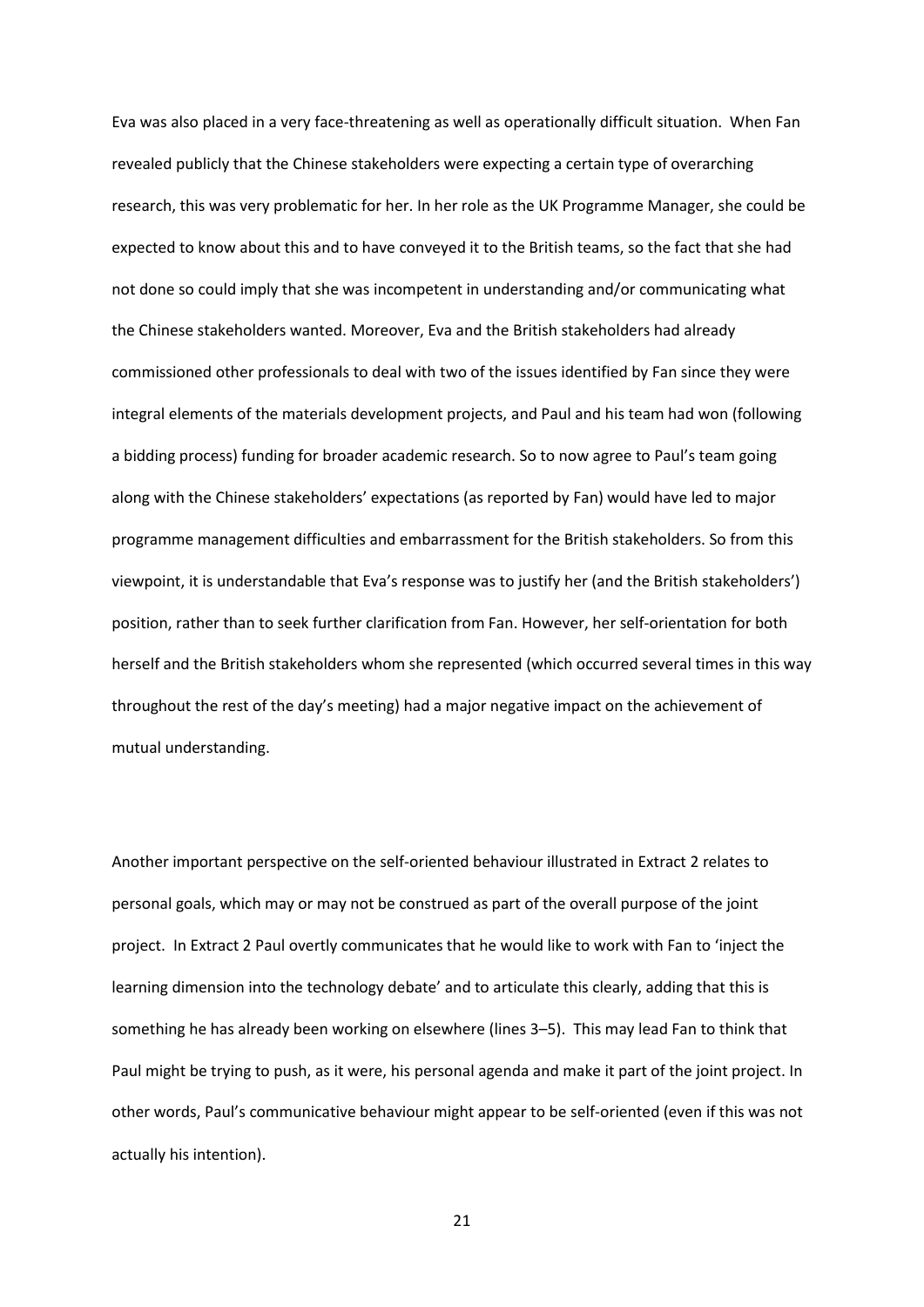Due to the failures of co-operation and the (perceived) self-orientation of at least some participants, by the time the meeting ended, no agreement on key issues had been negotiated effectively. The meeting had begun without establishing a set of shared beliefs which would provide the common ground needed for adequate negotiation of meaning in achieving the agreed goals and, unsurprisingly, ended in an impasse. The participants' failure to co-operate effectively in the communication process was largely due to the self-oriented approach that they had adopted for a number of reasons.

#### *4.3 Resumed meeting (Day 2)*

The meeting resumed the next day and initially went back over the same points. Fan argued that the four topics he had outlined the previous day had been agreed by the Joint Steering Committee, which was attended by both UK and Chinese staff, and that the decision therefore could not be overturned. Eva explained again (as she had done on Day 1) that the British were not trying to ignore the issues, but that those issues were integral to the materials development projects and thus could not wait for the outcome of the overarching research. However, during this discussion, (only a fraction of which can be shown in Extract 3), the British participants started to press Fan for more precise details: for example, whether research groups had been set up for each of the four topics, who the leaders of the groups were, what their contact details were, what exact tasks had they been set (Extract 3 lines 14–16), what the timeline was (lines 25 and 28), and so on. As Extract 3 shows, through this more detailed questioning, the nature of the impasse began to emerge. Participants eventually realised that there had been two fundamental misunderstandings: one over the meaning of the term 'research' and one over the timeframe.

### Extract 3

1 Eva that's right. and so and so I think what the- (..) the British didn't understand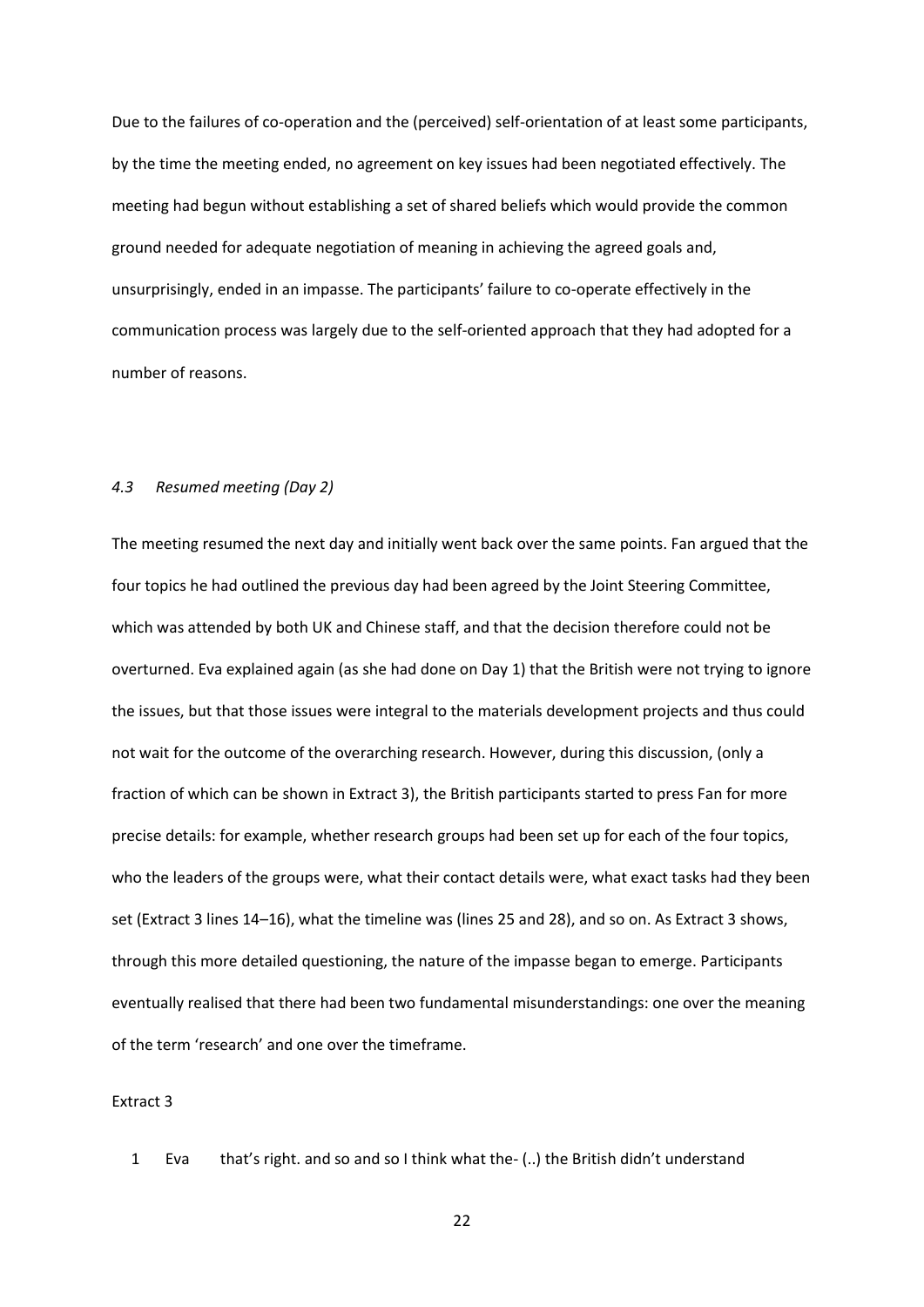2 3 the term research in- in THOSE terms, because it was- well you've got to do those anyway.

| 4  | Fan  | yes, the-I- in the steering committee meeting both sides agreed there      |
|----|------|----------------------------------------------------------------------------|
| 5  |      | should be a research component on this project. so this is actually a      |
| 6  |      | universal agreement on both sides, there SHOULD be a research              |
| 7  |      | component. then what sort of things are we going to research ON. this is   |
| 8  |      | where it seems to me, when Eva and I met we just discovered, we are NOT    |
| 9  |      | talking about the same thing. there are some MISmatches, some              |
| 10 |      | MISmatches in terms of the research topics. this is where you know the     |
| 11 |      | problem arise actually. ((35 seconds omitted)) the [name of Chinese        |
| 12 |      | stakeholders] will have no objection whatsoever to what Paul is doing      |
| 13 |      | actually, they have no objection whatsoever. but this is=                  |
| 14 | Jane | =sorry, Fan, with the four groups, because maybe we're misconstruing now   |
| 15 |      | what they were, what was the () set of tasks that the groups were going to |
| 16 |      | be asked to do. was it that they=                                          |
| 17 | Fan  | =yes, they have, each each group has=                                      |
| 18 | Eva  | =so can you tell us what the tasks=                                        |
| 19 | Fan  | =no, I can't remember, I only look after my own business you see.          |
| 20 |      | ((laughter))                                                               |
| 21 | Eva  | so what what task were you given for [name of topic]?                      |
| 22 | Fan  | I have to investigate and come out with recommendations to the [name of    |
| 23 |      | Chinese stakeholder], you know how to- how to cope with [name of topic]    |
| 24 |      | issues.                                                                    |
| 25 | Jane | was there like a timeline. I'm just wondering=                             |
| 26 | Fan  | =that's the document I prepared, in Chinese and translated into English.   |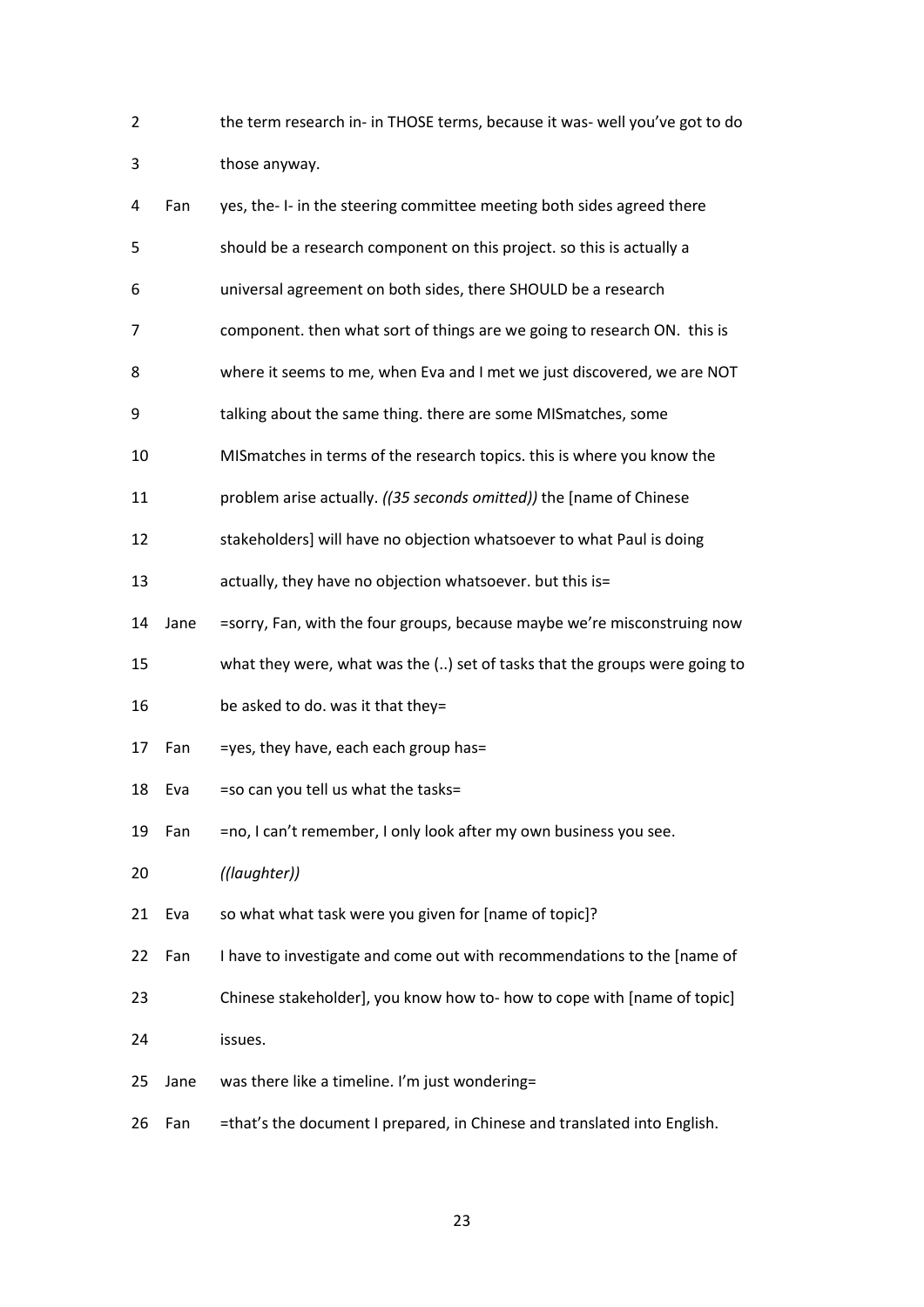| 27 |      | ((31 seconds omitted))                                                          |
|----|------|---------------------------------------------------------------------------------|
| 28 | Eva  | so like Jane said, were you given a () a sort of deadline, I mean               |
| 29 | Fan  | oh we we actually were given a deadline. without SARS it would long time        |
| 30 |      | have been done. yes, we- we- the deadline for US actually was before the        |
| 31 |      | end of May. the four groups=                                                    |
| 32 | Jane | ((looking at Eva)) = YOU SEE, we thought a three year deadline.                 |
| 33 | Fan  | no actually it's not. no no not at all not at all.                              |
| 34 | Eva  | this is why we said we had different understandings of what=                    |
| 35 | Fan  | =not at all. actually these four groups worked=                                 |
| 36 |      | ((7 seconds omitted))                                                           |
| 37 | Eva  | this is why I say- actually the British as well- of course we know we have to   |
| 38 |      | solve these things but we don't call them research.                             |
| 39 | Fan  | well, this is how THEY- the [name of Chinese stakeholder] understood,           |
| 40 |      | that's research. yes. that's research. actually in our original planning, these |
| 41 |      | four groups should come up with recommendations by the end of May.              |

The communication on the second day of the meeting was other-oriented in two important respects. First, the participants tended to acknowledge the point made by the previous speaker before moving on to express their thoughts (see the initial words in lines 1, 4 and 17) and thereby linguistically indicated that their utterances were logically related to the previous speaker's. This is also an indication of other-oriented speech, because the speaker is explicitly showing that what he or she has to say is directly related to the previous speaker's conversational contribution (see also the use of 'so' in lines 18, 21 and 28). Second, and perhaps even more importantly, the participants invited each other to explain in greater detail particular points relating to the project that they were insufficiently clear about. This shift from a self-oriented speech to other-oriented speech led to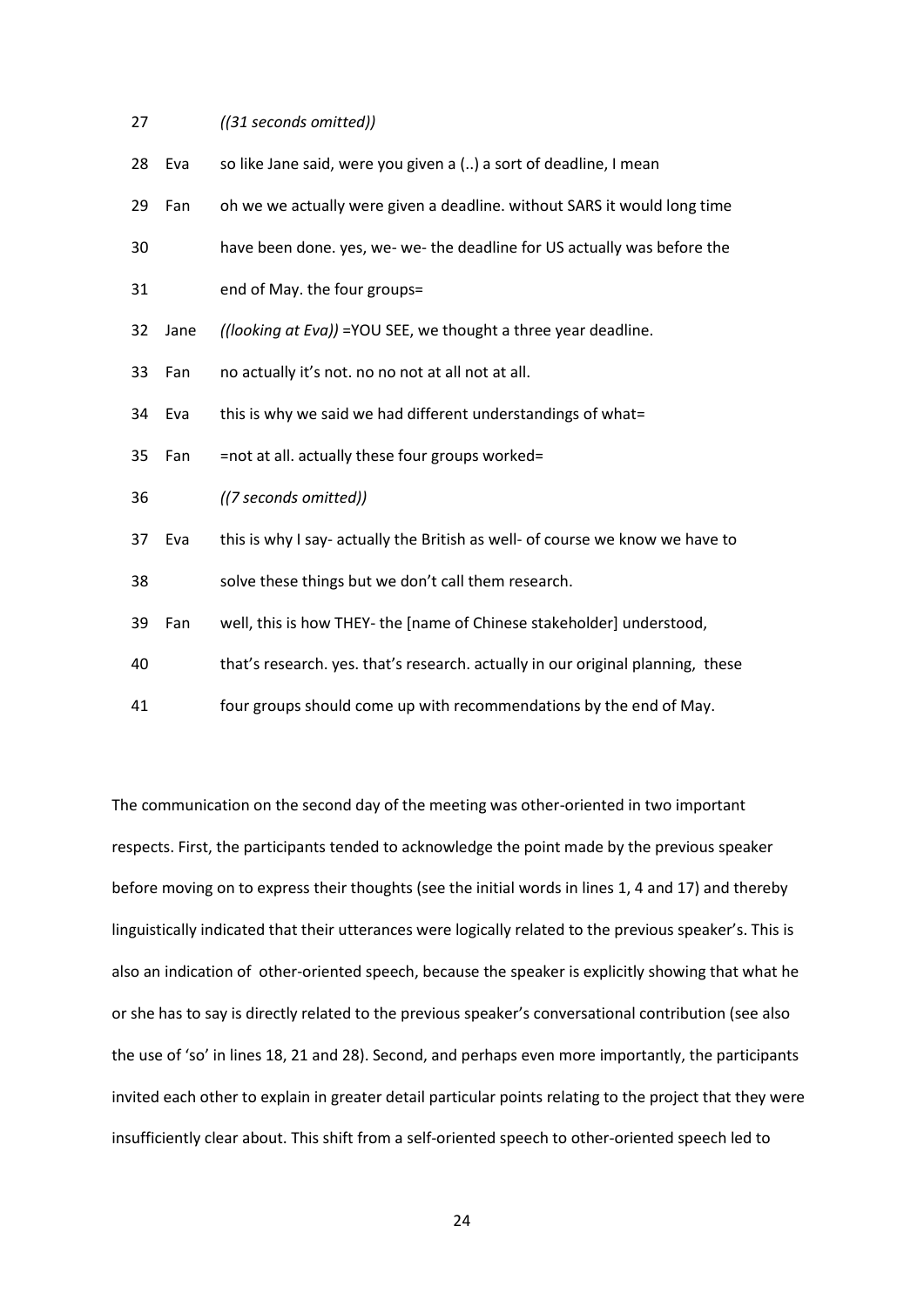much more effective co-operation in the negotiation of meaning and enabled the participants to move forward in exploring further collaboration on the project.

So why did the participants on the first day of the meeting (Extracts 1 and 2) adopt a self-oriented approach which had a negative impact on successful co-operation in the negotiation of meaning, and on the second day take a more other-oriented approach with a more positive impact? From Extract 3 we can see that another participant, Jane, initiated the questioning approach (line 10) and that after her initial intervention, both Eva and Jane adopted this approach, supporting each other in the questioning in order to gain clearer responses from Fan (see lines 14–21). It seems that Jane's initial intervention helped Eva realise she needed to take a more other-oriented approach. Jane had no leadership role in the proposed collaboration, so probably had less personal face concerns to hamper her negotiation style. It is plausible, therefore, that this gave her the freedom and objectivity to help change the negotiation style of the meeting.

## **5. Discussion**

We have considered a project negotiation meeting in which communication was adversely affected by the interplay of several key factors: (a) general lack of effective co-operation in communication; (b) participants' failure to establish an adequate set of presumed shared beliefs regarding the goals of the meeting in the context of the joint project (including their mutual understanding of some key terms, such as 'overarching research'); and (c) their response to perceived communication difficulties by adopting a more self-oriented approach to communication (where a more otheroriented approach would have been more effective).

Our analysis has three aspects. First, at the level of observational description of the transcripts several factors which played a major role in communication difficulties were identified. These include: the failure to lay out the agenda for the meeting in good time, the monologic style of one of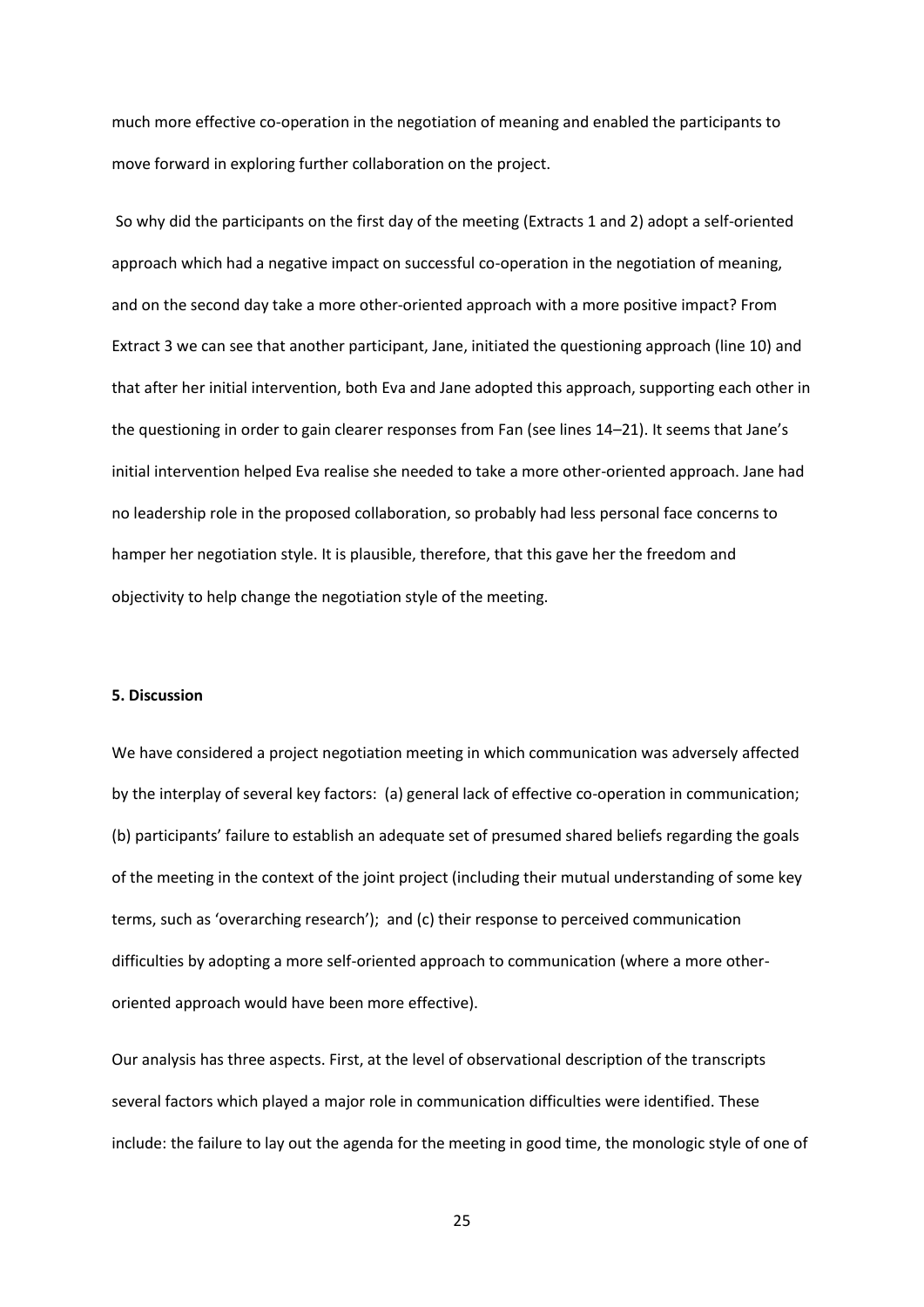the participants with focus on his own planned research, one group of participants' emphasis on the need for research which was more academic than presumed by the other group, the abrupt introduction of a new topic, confusion regarding the meaning of a key term ('research') and the lack of probing questions which would have helped avoid or resolve confusion, among others. The main generalization based on each of these observations is that on the first day of the meeting the participants showed considerable self-orientation, which was detrimental to effective co-operation.

Secondly, at the next level of what might be termed 'descriptive explanation' we characterised the situation under analysis as 'fragile' due to a significant degree of uncertainty about the views, assumptions and expectations of other participants. Even though the (groups of) participants were in a position to make some assumptions about their presumed shared goals, they were unlikely to be confident about the set of beliefs they can presume to share, as they did not know each other well, came from different cultural backgrounds, and were engaging in communication in order to establish the basis (i.e. set of shared beliefs) required for future joint work. Therefore, they were also likely to have some doubts about how to be co-operative in this situation, both with regard to making conversational contributions appropriate to the purpose of the meeting and with regard to making decisions about which of their conversational contributions at any given point in the meeting would be optimally relevant to others. At these early stages of negotiating the direction of their planned future collaboration on the project, they were in a position to presume fairly reliably that they shared some goals, while being unsure about others. Some goals were probably only believed to be important by individual participants and their acceptance by others certainly needed to be established, whether through open negotiation or more or less covert, manipulative, forms of persuasive behaviour. Of course, it is also possible, perhaps likely, that some participants in this – as in any – communication situation had personal goals, perhaps personal agendas, which they were fully aware had little bearing on the accepted, or the presumed accepted, purpose of the joint project negotiation. This raises two important questions: *How can the miscommunication resulting from these situational pressures be explained in a principled, theoretically well-motivated way?* and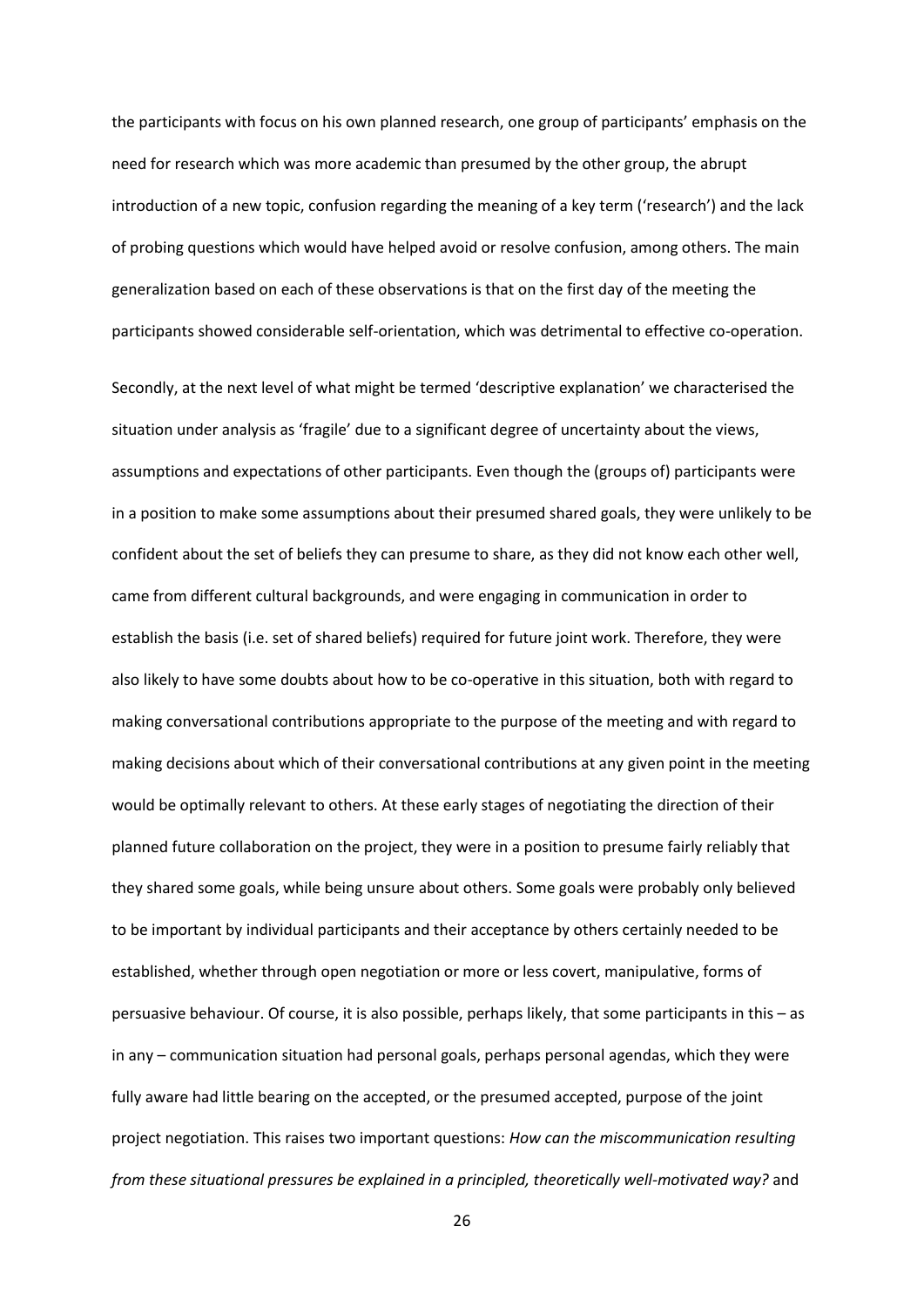*Why did the participants respond to the situational pressures with counter-productive self-oriented communicative behaviour?*.

These questions lead us to a third level of analysis: 'theoretical explanation'. The questions were addressed within the framework of Sperber and Wilson's (1986; 1995) Relevance Theory in cognitive pragmatics and the concept of face within social pragmatics. On the one hand, the Relevance framework makes it possible to give an explicit theoretical characterisation of 'fragility'. On the other hand, it provides the basis for a coherent and systematic theoretical account of the nature of miscommunication on the first day of the project negotiation meeting in terms of the relation between co-operation, relevance and context. It should be noted that this framework also provides an insight into the participants' much improved communicative effectiveness on the second day, when the conversational contributions were more relevant than on the first day. According to Relevance Theory participants in the communication event presume that the speaker aims to make a conversational contribution which is optimally relevant (i.e. optimally informative) to the hearer(s). It stands to reason that communicative acts which are other-oriented are more likely to be optimally relevant (i.e. to convey enough worthwhile information for no unjustifiable expenditure of processing effort) because a self-oriented communicative act requires the hearer to work out the speaker's intended meaning by processing it in a context in which it is relevant to the speaker, and, therefore, requires the hearer to put more mental effort into accessing it. For this reason, a selforiented communicative act is likely to be less than optimally relevant: it requires the hearer to invest greater processing effort than should be necessary for figuring out the relevance of the utterance to the hearer. We have argued that the communication situation under analysis puts each speaker under some considerable pressures to preserve his or her own face as well the face of other participants. Frequent requests for clarification may easily be interpreted as admissions of the speaker's lack of communicative competence and, therefore, threaten the speaker's positive face. Moreover, the speaker who repeatedly checks the hearer's comprehension may be taken to imply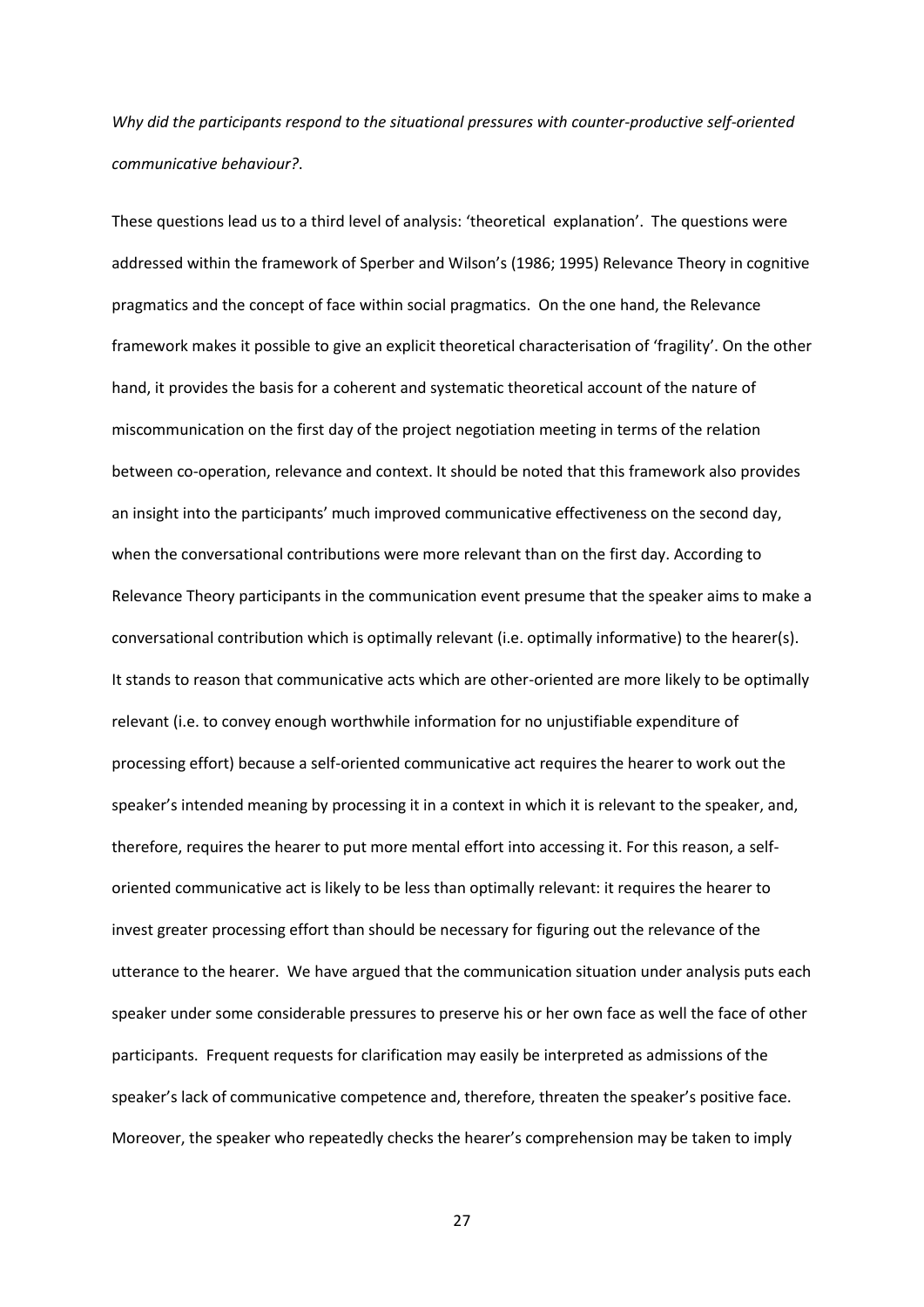that the hearer's communicative competence is less than adequate and, therefore, threaten the hearer's positive face.

## **6. Concluding comments and implications for future research**

Through the analyses in this paper, we have demonstrated the following:

- Co-operation and self-orientation are not mutually exclusive; on the contrary, they can go hand in hand, and in certain respects can be regarded as different sides of the same coin;
- Self-orientation can have a major negative impact on the negotiation of meaning in that it can hamper the establishment of the set of presumed shared beliefs which provide the common ground required for conducting the interaction successfully;
- Self-orientation in communication behaviour can occur for various reasons, one of the most important of which seems likely to relate to face concerns.

These findings have important theoretical implications.<sup>3</sup>

Firstly, more research is needed to incorporate explicitly self-orientation into the Relevancetheoretic framework of communication. This entails considering the interconnection between cooperation and self-orientation by describing and analysing critical instances of communicative interaction, such as the one considered in this paper. Our initial investigation suggests that the Relevance-theoretic perspective on communication is essentially correct: the general condition for communicative success is that the hearer can reliably presume that the speaker is co-operative (and in this sense, altruistic). Self-oriented communicative behaviour is generally successful only provided the communicator can reliably assume that the hearer will 'make good' by accommodating the speaker's self-orientedness (and that the hearer is, in this sense, altruistic). It does not follow from this that co-operation and self-orientation play equally important roles in explaining the possibility of communication. What does follow from these observations is that, in order to be able to rely on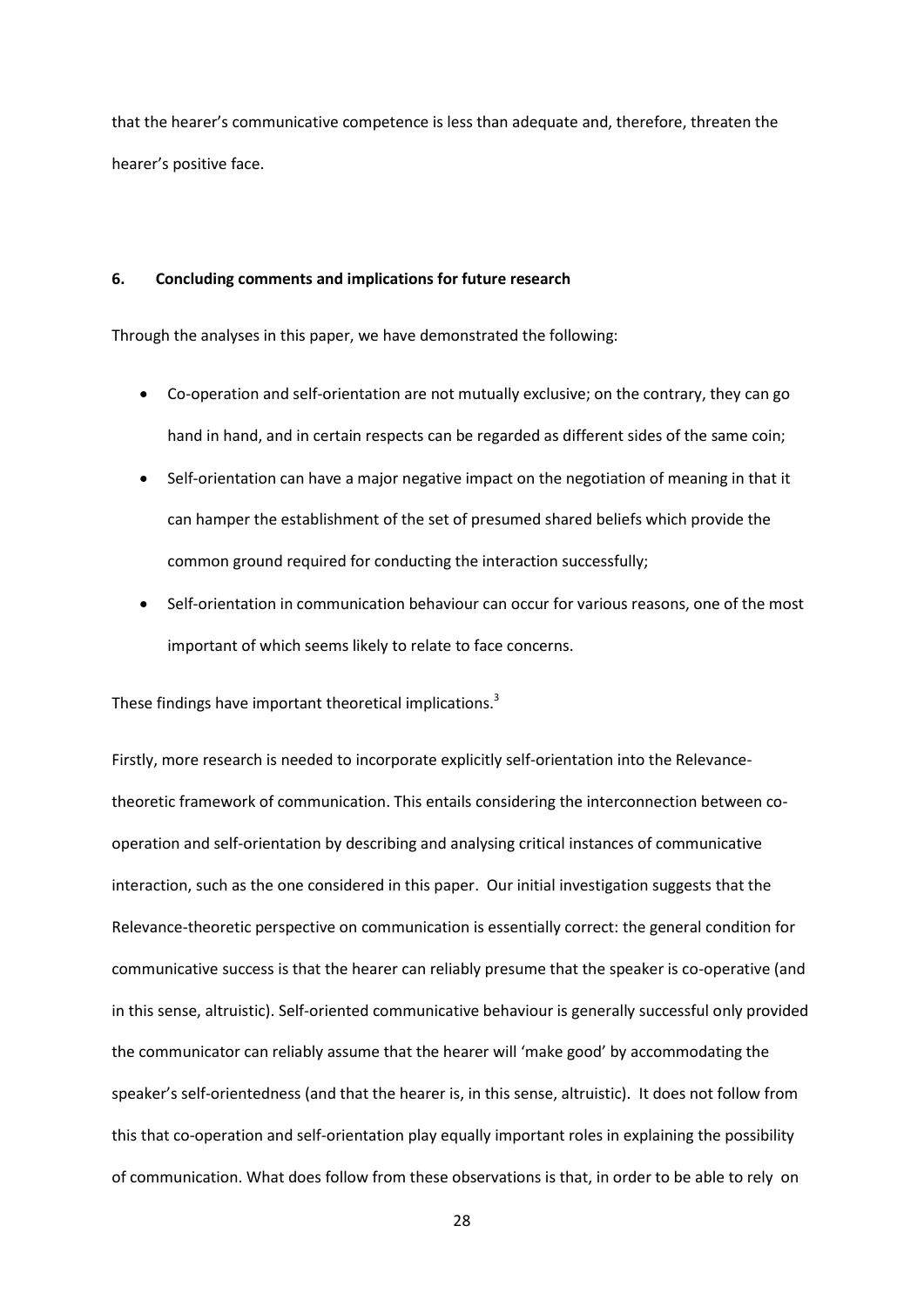'making good' to communicate successfully, we need to have in place a communication system which also allows for communication without having to 'make good'. In Relevance Theory terms, the orientation of communicative behaviour towards relevance (a positive function of informativeness and a negative function of processing effort) plays a central role in this communication system. On this view, communicative behaviour is quintessentially co-operative in that the participants' success in the production and the comprehension of communicative acts is guided by the presumption that the communicative behaviour is oriented toward optimal relevance.

Our data suggest that self-oriented communication is successful only provided some further special conditions are met: the hearer(s) must be willing and able to take account of the speaker's selforientation (say, because they tacitly agree to put themselves out for whatever reason – and there are many, including presumed mutual support between friends) or the acceptance of the speaker's self-orientation needs to be negotiated and ratified (say, when the self-orientation of one of the participants is likely to present an imposition on the other). With respect to the communication event we have considered (see Extracts 2 and 3), neither of these conditions was met on the first day (leading to miscommunication). On the second day, both groups of participants adopted a cooperative other-oriented, rather than self-centred approach and the communication process was repaired. In the light of these observations, the best way to accommodate evidently self-oriented communicative behaviour might be not to revise the framework of Relevance Theory, but to introduce the term 'self-oriented communication situation', defined as: a situation in which it is, or needs to be, made evident to the participants that the main relevance (i.e. most of the worthwhile information) of the interlocutors' (both the speaker's and the hearer's) contributions is to the self, not to the other, and where all participants need to (be willing and able to) accept this in order for communication to succeed. As we have tried to show, our data seems to lend support to the conclusion that self-orientation is detrimental to communicative success only when it leads to poor co-ordination of communicative actions.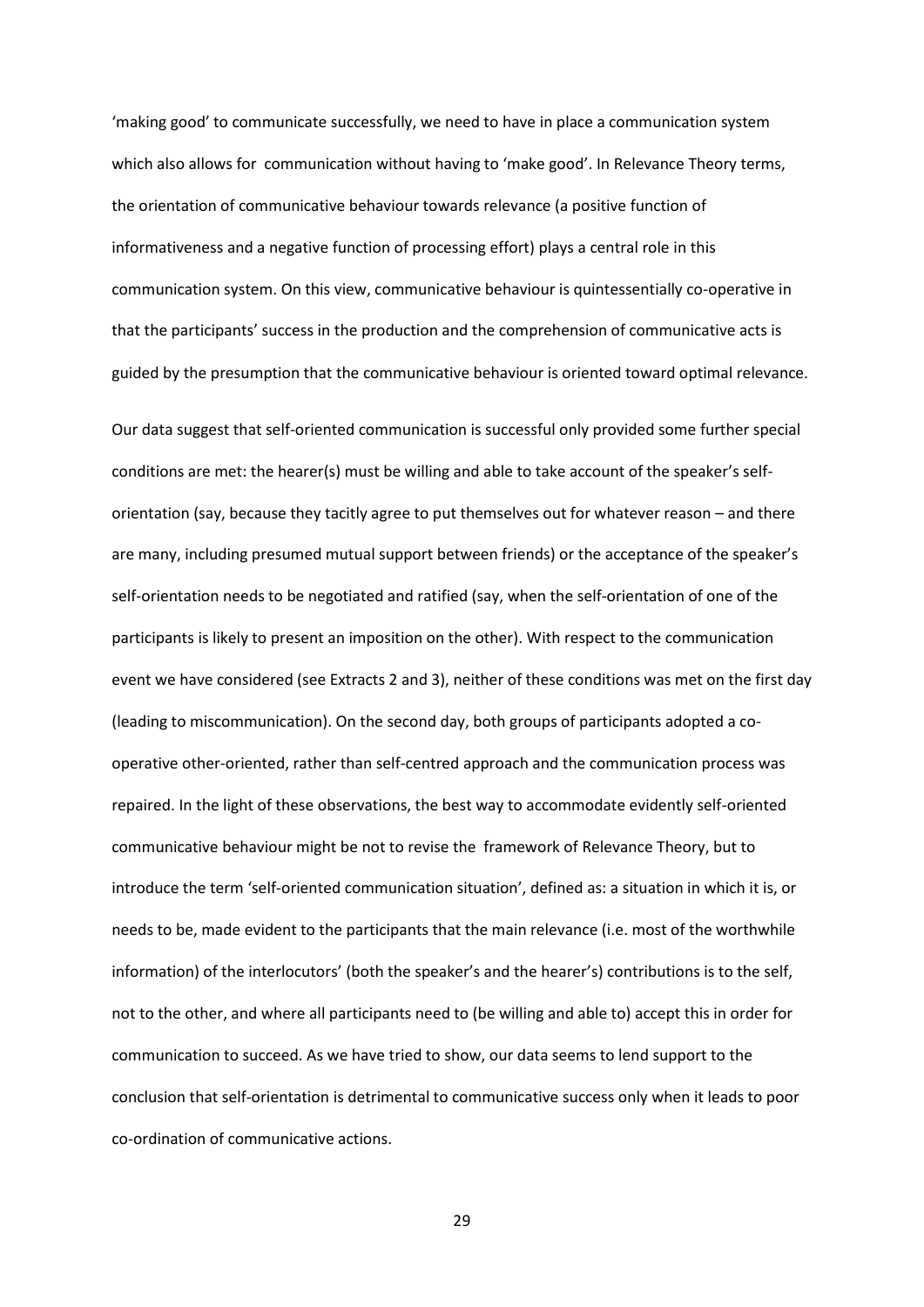From a different perspective which we cannot explore here in detail, our analysis also has some interesting implications for cognitive, descriptive and social pragmatics. Relevance Theory has seldom been used in the description and analysis of actual communication events. Our study puts the theory to the test. While the outcome seems promising, further similar studies are needed. The concept of 'fragility' proposed by Firth (1996: 248) characterises some talk-based activities and/or contexts as 'fragile' and others as more 'robust' in terms of participants' ability to withstand anomalous and deviant linguistic behaviour and where negotiation of meaning is needed. The theoretical elaboration of the concept of 'fragile communication situation' and our analysis of an early stage intercultural project negotiation meeting show that a much broader concept of 'fragility' than Firth (1996) envisaged is called for. We have argued that the situation under analysis is fragile for a whole range of reasons (e.g. those having to do with face) including those given by Firth.

Secondly, our study further suggests that affective factors, and especially face, may play a major role in inducing self-oriented behaviour. Paul and Eva were both fully committed to collaborating effectively with the potential Chinese partners and to finding a way to achieve it, and yet they nevertheless displayed marked self-orientation in their negotiation behaviour which hampered very significantly the achievement of mutual understanding. We propose that affective factors played a key role in this unhelpful behaviour, and that these were multifaceted. In this particular meeting, Paul's self-centredness at the beginning may have been due to his excessive enthusiasm for the topic and this may have blinded him to the communication needs of the other participants. Later in the meeting concerns about face seemed to play a major role for both Paul and Eva. Face theory is normally associated in pragmatics with concerns about politeness, rapport and/or relational management. However, our study suggests that face concerns are not limited to these aspects of interaction; on the contrary, they can hamper people's behaviour in establishing a set of presumed shared beliefs required for successful communication, and thereby hinder the co-ordination of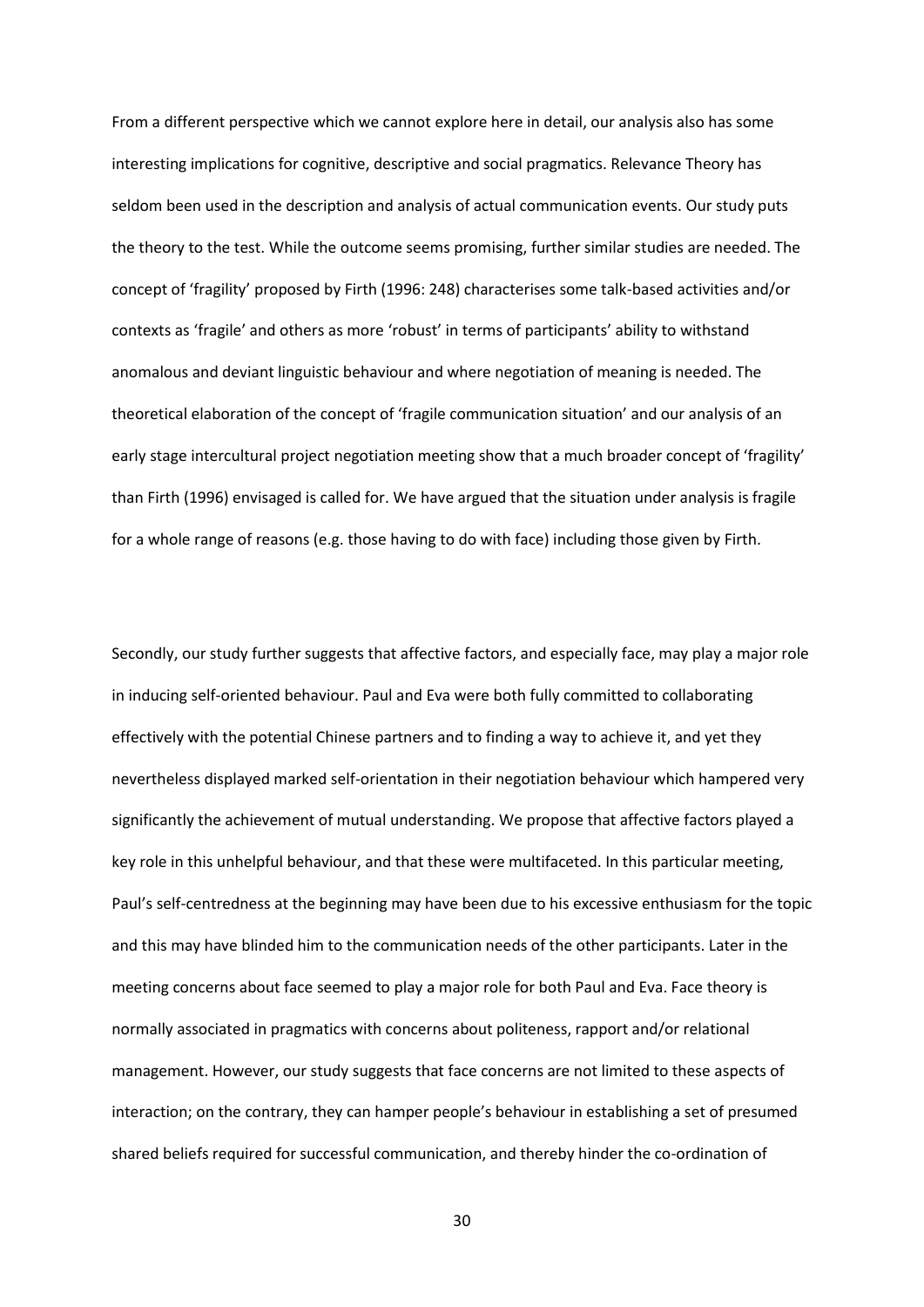communicative actions required for the successful negotiation of mutual understanding. This proposed link between self-orientation and affective factors is broadly in line with Canagarajah's (2006: 205) commonsense proposal that attitudinal resources, such as patience, tolerance and humility to negotiate differences can help people in the making of meaning and in sustaining a conversation. The present study, therefore, points to the need for exploring in depth the impact of face on the processes of negotiating meaning.

Finally, our study has focused on a single, extended meeting and so we clearly cannot draw any conclusions from it as to how frequently self-orientation in communication may result in the communication and negotiation difficulties similar to those experienced in this case. Nevertheless, we would argue that our analyses point to the need for much greater attention to be paid to the relation between self-orientation and the set of presumed shared beliefs which makes the common ground between the participants and ) is a key prerequisite for the successful co-ordination of communicative actions, especially in fragile contexts such as preliminary meetings in intercultural project partnerships. We hope, therefore, that our paper will stimulate further research in this area.

## **Notes**

**<sup>1</sup>** Of course, people also engage in communication in pursuit of personal goals, whose achievement may depend on these goals being openly discussed or concealed from the other participants.

<sup>2</sup> Fan's communicative behaviour also demonstrated co-operation and self-orientation, but for space reasons, only two participants' behaviour are analysed here.

 $3$  They also have important practical/applied implications, but these are beyond the scope of this paper. For more details, see author and co-author, in preparation.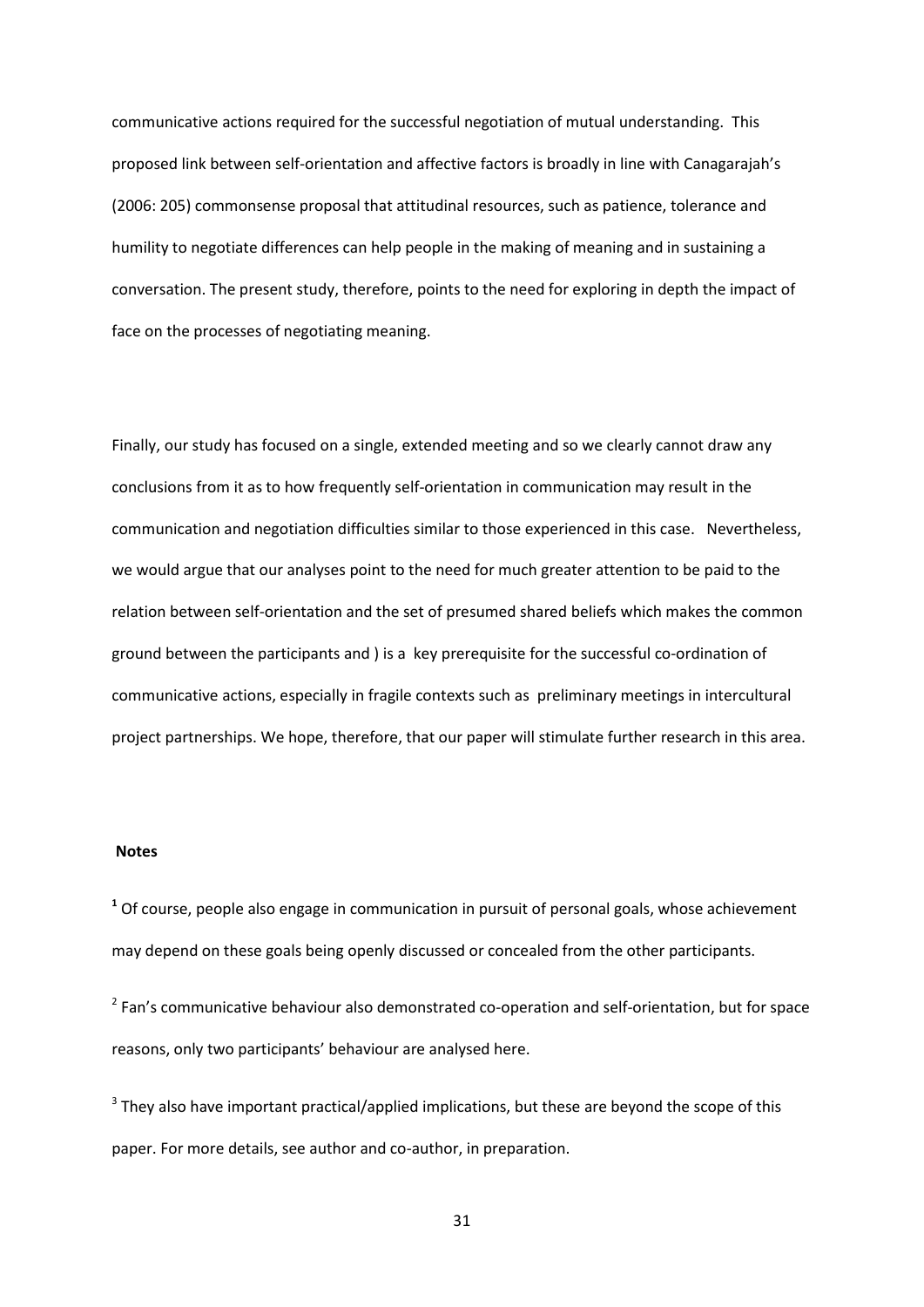# **Acknowledgements**

We are grateful to three reviewers for their feedback on an earlier version of this paper.

# **Transcription Conventions**

 $\overline{\phantom{a}}$ 

| $\left( \ldots \right)$ | Short untimed pause                                                 |
|-------------------------|---------------------------------------------------------------------|
| $\ddot{\cdot}$          | Lengthened syllable                                                 |
| word-                   | Word cut off                                                        |
| $=$                     | Latched talk                                                        |
| <b>WORD</b>             | Highly stressed syllable or word                                    |
| word.                   | Sentence-final falling intonation                                   |
| word,                   | Continuing intonation                                               |
| word?                   | Rising intonation                                                   |
|                         | ((word word)) Descriptive or explanatory comment by the transcriber |
| [word word]             | Gloss of a name replaced for anonymity reasons                      |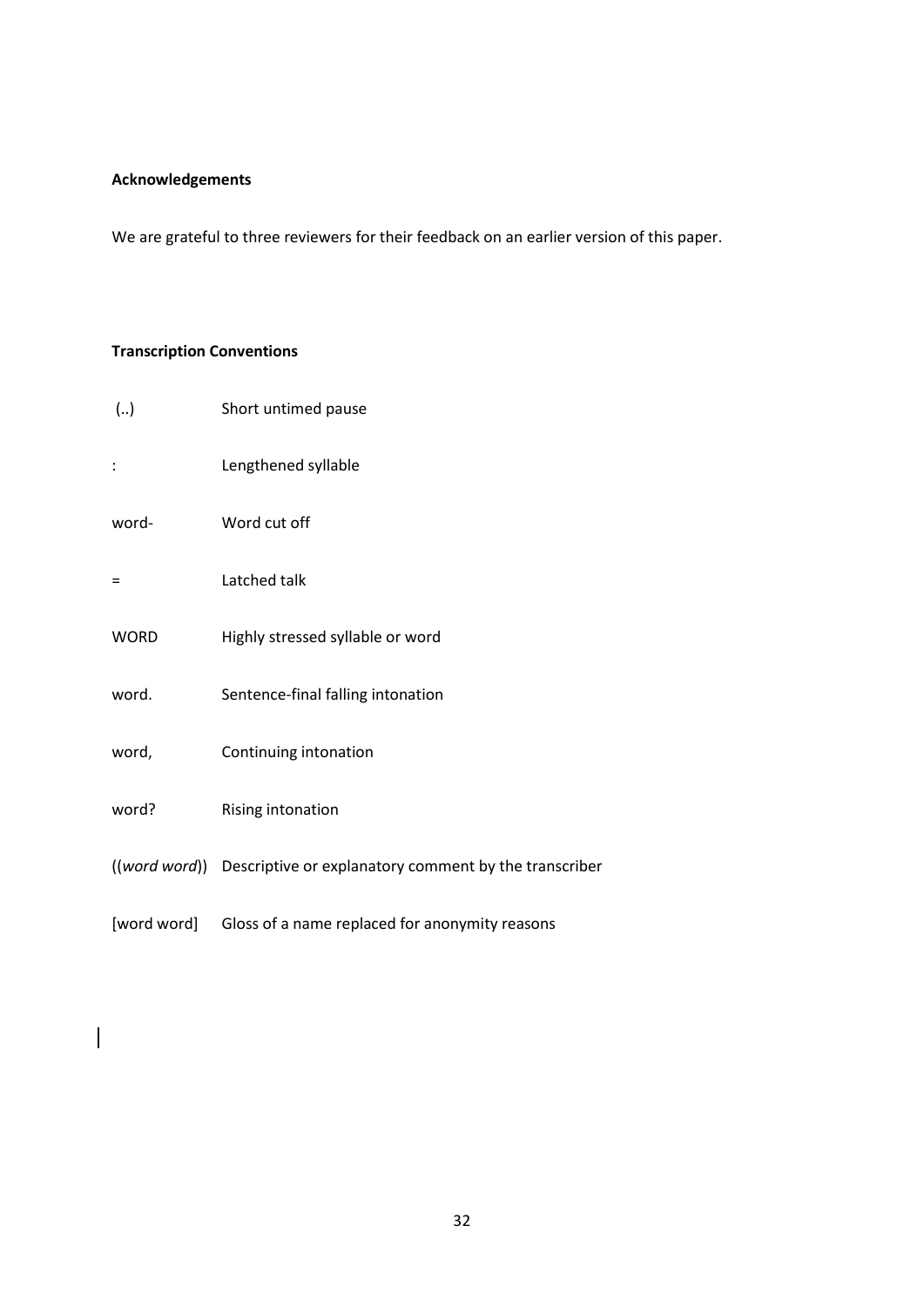#### **References**

Brown, Penelope and Stephen Levinson. 1987. *Politeness: Some Universals in Language Usage.*  Cambridge: Cambridge University Press.

Canagarajah, Suresh. 2006. Negotiating the local in English as a lingua franca. *Annual Review of Applied Linguistics* 26:197–218.

Chaney, Lillian H. and Jeanette S. Martin. 2011. *Intercultural Business Communication. 5 th edition.*  Boston: Prentice Hall.

Clark, Herbert H. 1996. *Using Language.* Cambridge: Cambridge University Press.

Clark, Herbert H. and Susan E. Brennan. 1991. Grounding in communication. In: Lauren B. Resnick, John M.Levine and Stephanie Teasley (eds) *Perspectives on Socially Shared Cognition,* 127–149. Washington D.C.: American Psychological Association.

Clark, Herbert and Deanna Wilkes-Gibbs. 1986. Referring as collaborative process. *Cognition* 22: 1– 39.

Clark, Herbert H. and Edward F. Schaefer. 1989. Contributing to discourse. *Cognitive Science* 13: 259–294.

Dressler, Richard A. and Roger J. Kreuz. 2000. Transcribing oral discourse: A survey and a model system. *Discourse Processes* 29(1): 25–36.

Escandell Vidal, Victoria. 1996. Towards a cognitive approach to politeness. *Language Sciences* 18: 629-650.

Firth, Alan. 1996. The discursive accomplishment of normality: On 'lingua franca' English and conversation analysis. *Journal of Pragmatics* 26:237–259.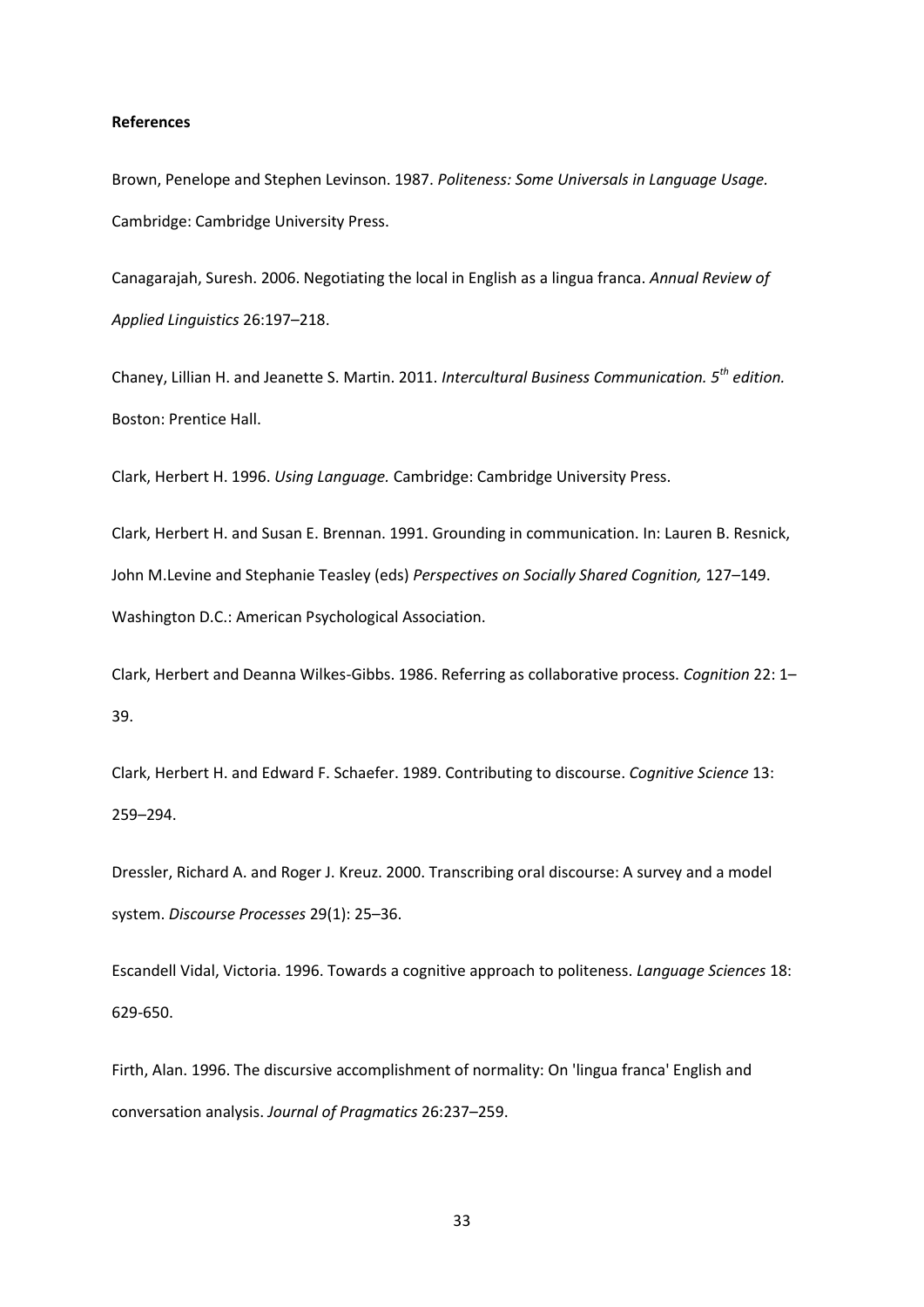Firth, Alan. 2009. Doing not being a foreign language learner: English as a lingua franca in the workplace and (some) implications for SLA. *International Review of Applied Linguistics (IRAL)* 47:127– 156.

Fukushima, Saeko. 2013. An attentiveness perspective in metapragmatics of im/politeness. [都留文科大学大学院紀要](javascript:searchScMaLinkEsc() [Tsuru University Graduate School Bulletin] 17: 19–34. Available at <http://trail.tsuru.ac.jp/dspace/bitstream/trair/627/1/%EF%BC%B9-017019.pdf> (Last accessed 19 May 2013)

Gibson, Robert. 2000. *Intercultural Business Communication*. Oxford: Oxford University Press.

Grice, H. Paul. 1967/1989. *Studies in the Way of Words. (The William James Lectures)* Cambridge, Mass.: Harvard University Press.

Jary, Mark. 1994. Relevance and politeness. *Cognitive Science Research Papers*, nº 348. University of Brighton.

Jary, Mark. 1998. Relevance theory and the communication of politeness. *Journal of Pragmatics* 30: 1-19.

Kecskes, Istvan. 2010. The paradox of communication. Socio-cognitive approach to pragmatics. *Pragmatics and Society* 1(1): 50–73.

Kecskes, Istvan. 2011. Interculturality and Intercultural Pragmatics. In Jane Jackson (ed.) *The Routledge Handbook of Intercultural Communication*, 67–84. London: Routledge.

Kecskes, Istvan and Fenghui Zhang. 2009. Activating, seeking, and creating common ground. A sociocognitive approach. *Pragmatics and Cognition* 17(2): 331–335.

Keysar, Boaz. 2007. Communication and miscommunication: The role of egocentric processes. *Intercultural Pragmatics* 4(1): 71–84.